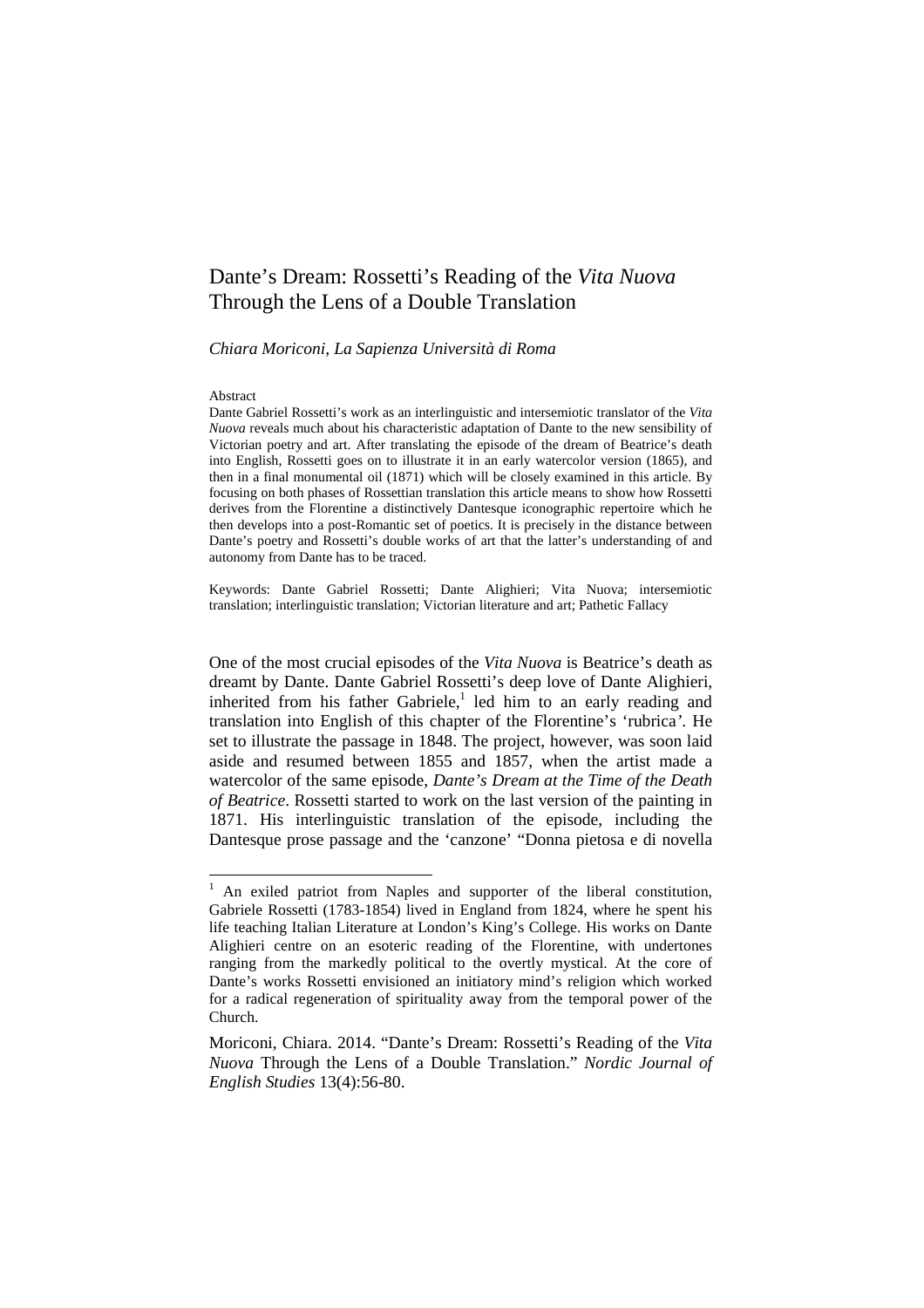etade", together with the two versions of the painting, delineate the course of Rossetti's artistic development, with their visual and verbal elements combined in an ever enriching process. This essay will first examine Rossetti's work as an interlinguistic translator and then relate his translating strategies to the process of intersemiotic transfer. It will be clear, then, how Rossetti's own poetics come to actively interact with Dante himself, insomuch as to achieve a definite autonomy with respect to its source text.

A close look at the original text by Dante is essential. In the prose passage (chapter XXIII according to Fraticelli's edition, 1906), the young Dante has an awesome vision, a dream in which Love leads him to Beatrice's deathbed. His last farewell to her is preceded by an apocalyptic scene, in which the sun is obscured, the earth quakes, birds fall from the sky and angels fly on high singing to the Almighty. Differently from what happens elsewhere in the *Vita Nuova*, the work being marked by a typical vagueness of description, this passage abounds in iconographic details, accurately drawn by the Florentine Poet to make its own imagery more vibrant. The dream seems even more real than reality itself. Dante goes on to describe the central part of the dream, in which he sees a group of weeping women around Beatrice's deathbed, covering her lifeless body with a white shroud. Next, the youth finds himself in his own room and he proceeds to beseech Death to carry him away into the afterworld. The passage is dear to Rossetti first of all because of the richness of its imagery, to whose density the details of the following song "Donna pietosa e di novella etade" ("A very pitiful lady, very young") definitely contribute. Every iconographic detail featured by the Dantesque narrative represents in fact the literal pre-text for an addition and multiplication of sense through Rossetti's most typical strategies of translation, which we will now consider in more detail.

Being himself a poet, Rossetti's most challenging instance of interlinguistic translation is that of the Florentine's song, rather than the latter's prose passage. It will therefore be most illuminating to start by examining how the poet-painter proceeded in his English version of the Italian 'canzone'. The peculiarities of Rossetti's style as translator of Dante are in fact more easily traceable in the verse translation, where, in order to shape a metrical and rhyme scheme close enough to the original, he avoids a word-for-word rendering, thus complying with two of the most renowned among his tenets on translation.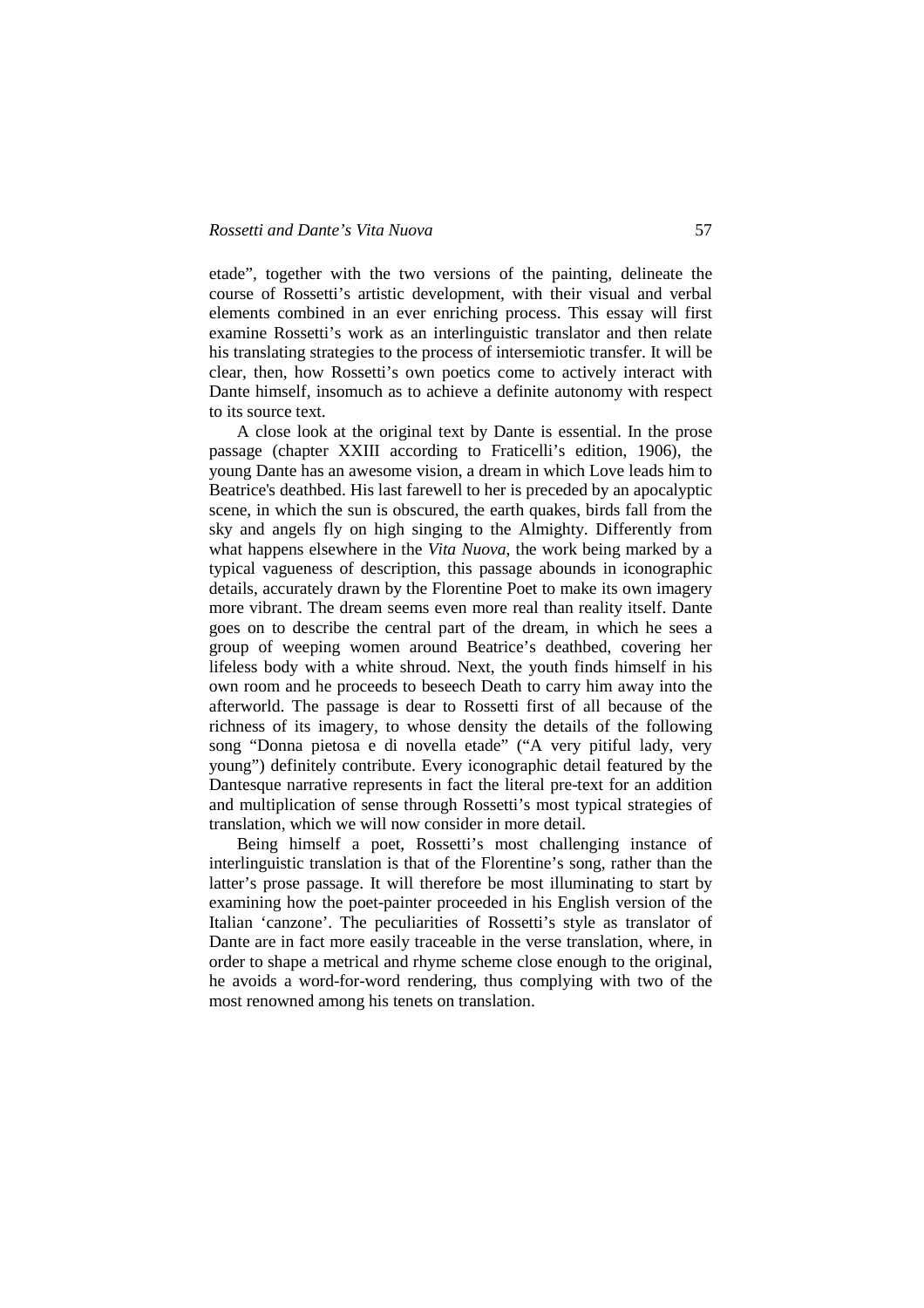In the preface to his volume of translations from the Italian Primitives, *The Early Italian Poets* (1861), Rossetti describes his translating strategy as aiming at fidelity rather than precise interlinguistic literality. Rossetti believed in fact that a faithful (and therefore, not strictly literal) translation is always to be preferred to a literal one, for poetry ultimately resists scientific exactness (Rossetti 1861: viii)<sup>2</sup>:

Poetry not being an exact science, literality of rendering is altogether secondary to this chief aim. I say literality, —not fidelity, which is by no means the same thing. When literality can be combined with what is thus the primary condition of success, the translator is fortunate, and must strive his utmost to unite them; when such object can only be attained by paraphrase, that is his only path. (*Ibid*.)

Though originally referred to his activity as an iterlinguistic translator, Rossetti's concern for fidelity of rendering can be broadly related to his work as illustrator too. The commitment to a faithful interlinguistic rendering of his Italian originals acquires in fact a far wider resonance when referred back to the next tenet on translation Rossetti devised for his activity as a poet-painter. The following distinctive trait of Rossetti's work regards in particular his intersemiotic transmutations, and consists of the technique he himself defines as "Allegorizing on one's hook". With this expression Rossetti refers to a precise strategy through which the illustrator enriches with new information, according to his own initiative, the semiotic material given to him by the source text: writing about his illustrations for the Moxon Edition of Tennyson prepared during the late Fifties, Rossetti argues that "one can allegorize on one's own hook on the subject of the poem, without killing, for oneself and everyone, a distinct idea of the poet's" (Rossetti 1967, I: 239). Though respectively referred to his typical approach to interlinguistic translation, in the first case, and to intersemiotic translation, in the second one, these two principles end up being fused by Rossetti and indifferently applied to both translating processes. Far from indicating a lack of systematic application of rules, Rossetti's free resorting to both of these tenets regardless of the translating field for which they first seem to be created sheds light on the importance he placed on the overall process of translation, a practice that transcends for him a single media or artistic

<sup>&</sup>lt;sup>2</sup> "Rossetti seems, understandably, to have settled for preserving the appearances of the poems he translated" (Gitter 1974: 353).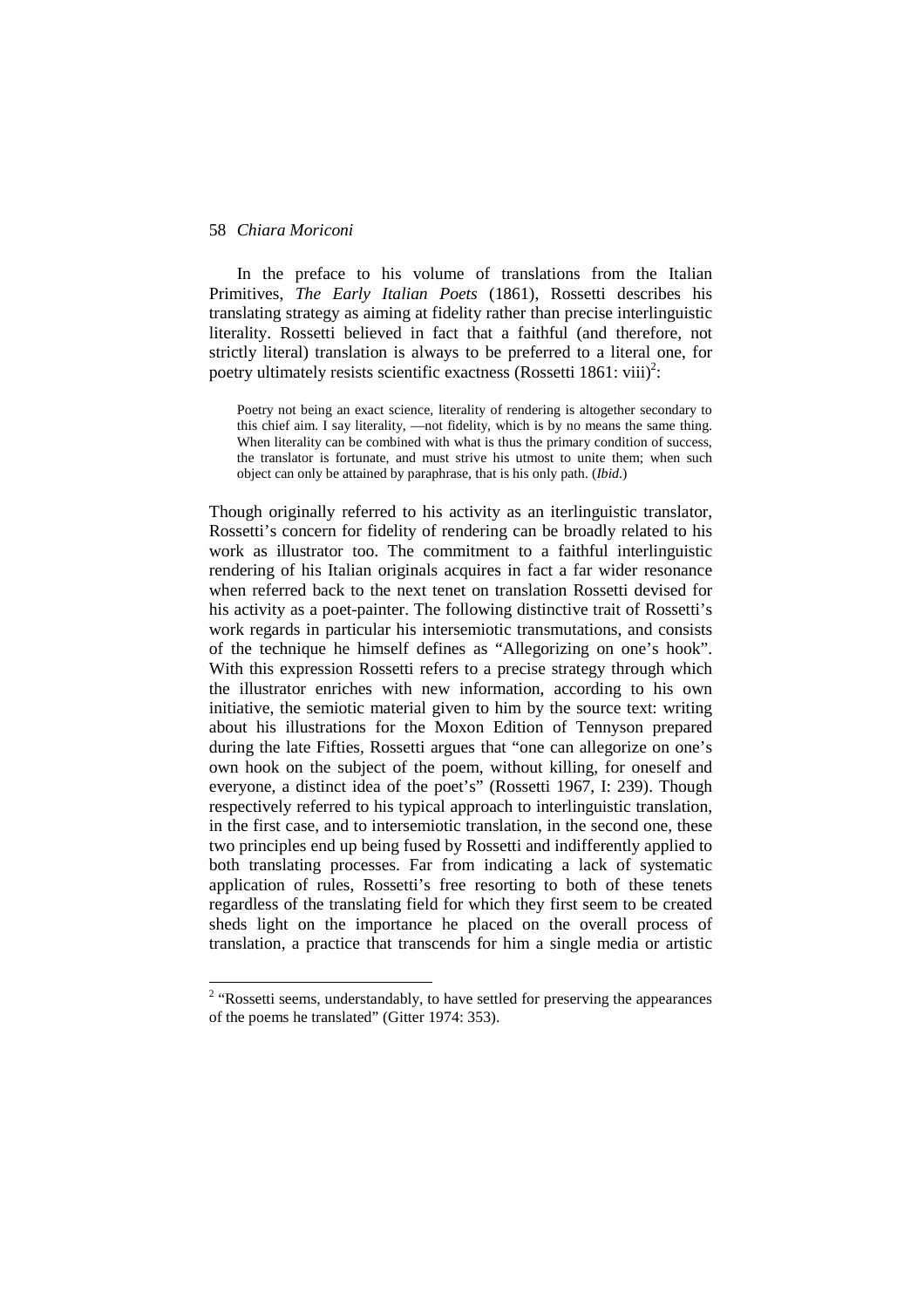expression. This must not appear surprising, since Rossetti's aim in weaving his double works of art is anything but a harmonic accretion of meaning through the interaction of different media. On the contrary, and as Lawrence Starzyk underlines, for Rossetti the "verbal … is rarely a simple analogue of the visual … the image in the process, in other words, becomes recalcitrant or antagonistic" (Starzyk 2009: 29). Through the Rossettian double-work of art, the process of communication and representation is thus indefinitely expanded in what eerily foreshadows the dynamics of Perice's "flight of interpretants" (Silverman 1998: 50- 52). Such characteristic raises to a more explicit level Rossetti's own alertness to the chief crisis his culture was facing throughout the mid and late Victorian age: a crisis in epistemology, and more particularly, a crisis in language, deriving from the Romantics' failed attempt at a reconciliation between man and the outer world. For Rossetti is first of all a post-Romantic artist, and his poetics are fundamentally informed by the experience of poets like Wordsworth, Shelley and Keats (Cimini 2010: 249). In the backwash of a secularization of culture which had been brought about by the philosophers of German Idealism at the end of the  $18<sup>th</sup>$  century (Abrams 1973: 91-95), the first and second generations of Romantic poets had set out on their quest for a recovery of what was left to human apprehension and understanding, namely nature. In the aftermath of such secularization, the pre-Romantic and typically Augustinian vision of the world, featuring a tripartition of God, man and Nature, had in fact been reduced to a dualism of man and universe:

The tendency in innovative Romantic thought […] is greatly to diminish, and at the extreme to eliminate, the role of God, leaving as the prime agencies man and the world, mind and nature, the ego and the non-ego, the self and the non-self, spirit and the other, or (in the favorite antithesis of post-Kantian philosophers) subject and object. (*Ivi*: 91)

Most importantly, though, the Romantic experience had been characterized by the poet's failure in his attempted re-appropriation of nature: the more nature is sought for, the more it reveals itself as an impossible goal. Hopelessly severed from both God and Nature, the Romantic poet first, and the Victorian then, are unavoidably trapped within the prison of their own solipsism. Such Romantic legacy informs the aesthetics of natural representation of many Victorian artists, and of Rossetti in particular. If the poets' self-conscious remove from nature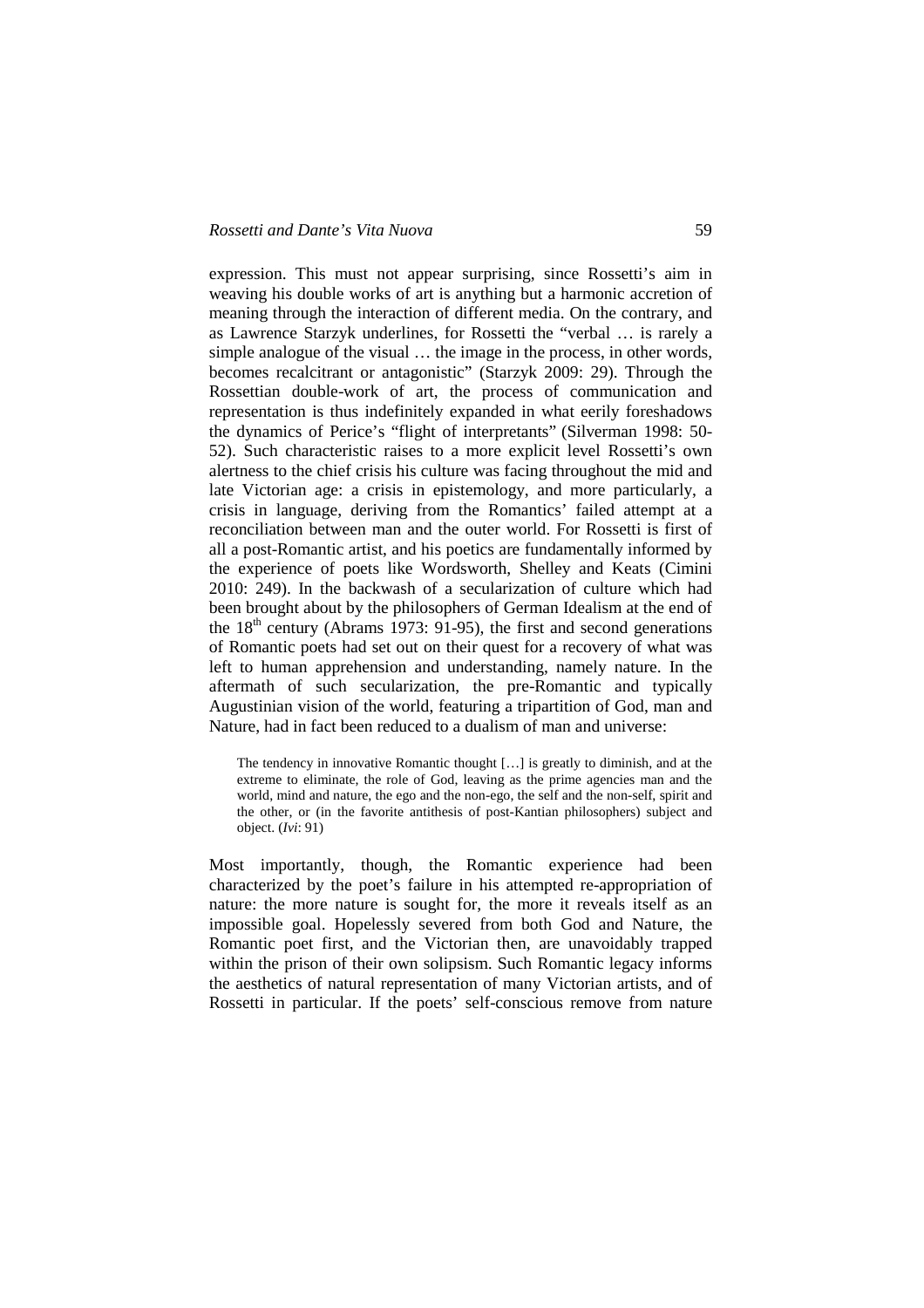was made palpable in the characteristically anti-natural imagery of Romanticism (Bloom 1970: 9), then the Victorians were faced with the threat of exasperating that anti-naturalness into a distortion of truth. Most significantly, the chief of Victorian tenets on artistic representation is the principle of the pathetic fallacy, the artist's typical

informing of objects other than the self with the self's tendencies. This poetic tendency results from romanticism's need to find companionable forms as local habitations for the artist's diverse and multitudinous tendencies or selves. (Starzyk 2009: 30)

We must settle for a partial, limited projection of our own moods and feelings onto the outer world: a compromise between self-expression and one's emotional control is not only desirable but the only decent choice for the artist (Breton 2013: 21): this is what Ruskin defines as the proper use of the pathetic fallacy. John Ruskin sensed in fact the danger awaiting a projection of man's mood onto nature that is too far indulged. Man and nature, the self and its object, sign and referent never actually meet, and exasperating such severance in any excited state of the feelings can only result in an irrational distortion of truth. In a typical gesture that sets him apart from the majority of his contemporaries, most notably his Pre-Raphaelite Brethren, Rossetti soon came to sense such limitation as an impossible restraint upon the faculties of the belated and post-Romantic artist. It is most significant to consider how such breach of the bonds Ruskin recognized as proper to the pathetic fallacy is to be observed in Rossetti even by an early stage of his career: a similar tendency to exasperate and anthropomorphize the forms of nature into a an utterly unnatural imagery would soon result in his estrangement from Ruskin himself. The exquisitely anti-natural extremes of artistic representation are those Rossetti most relishes in, his depiction of "common things" being always and unreservedly "full of human or personal expression, full of sentiment", in the words of Walter Pater (Pater 1889: 234). His art is increasingly bent towards an exasperation of the impossible escape from the prison of the self. Any knowledge of the reality which lies outside the self is thoroughly denied to man, whose only access to nature is granted by the distorting mirror of art. Again, in the revealing words of Pater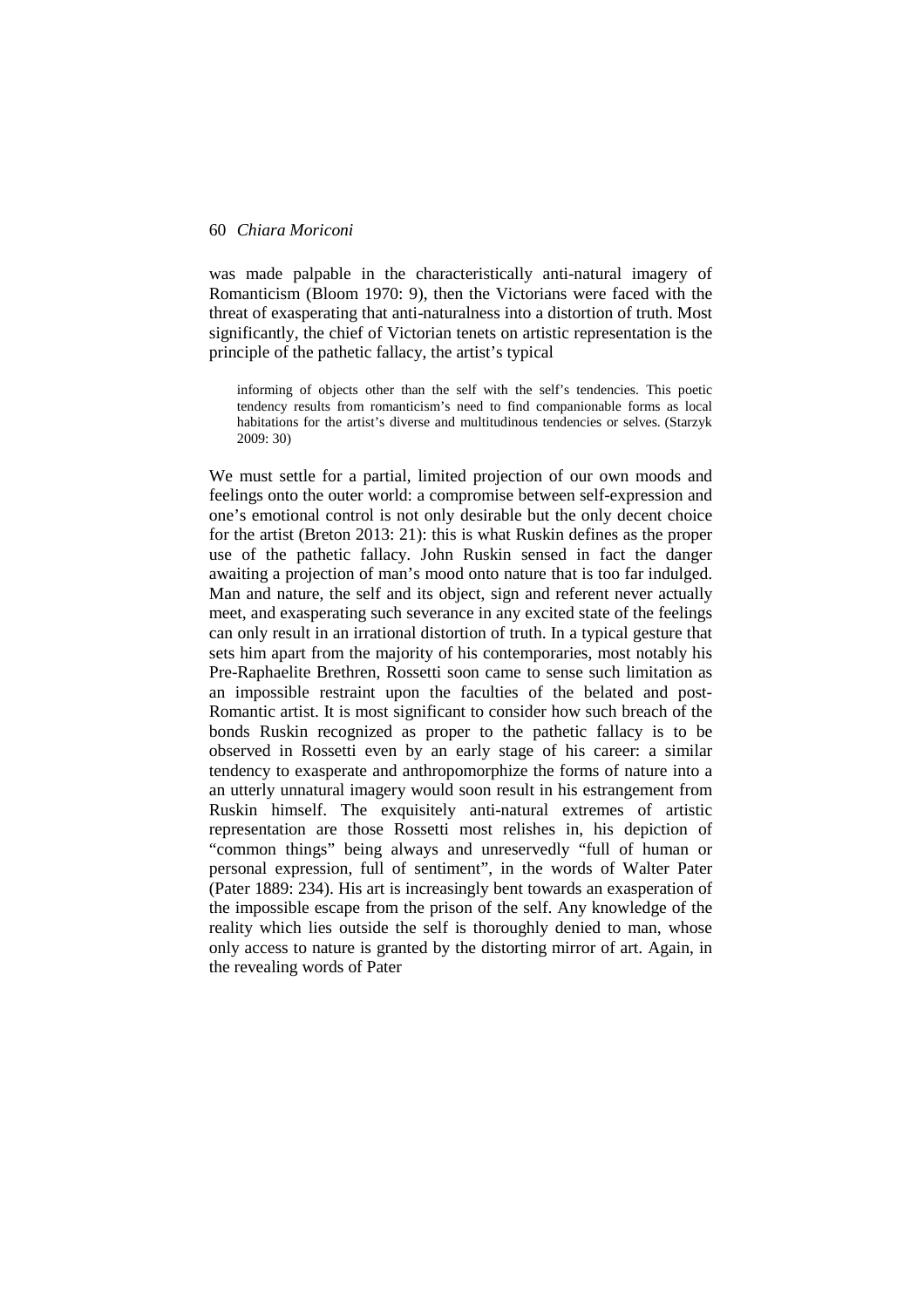with Rossetti this sense of lifeless nature, after all, is translated to a higher service, in which it does but incorporate itself with some phase of strong emotion. Every one understands how this may happen at critical moments of life…To Rossetti it is so always, because to him life is a crisis at every moment. (*Ivi*: 235)

The crisis Pater refers to is of course nothing but the crisis in representation we are here discussing. It consists, in other words, of man's inability to represent the immediacy of a moment of experience with the external world. Since such attempt at a representation of the world can do no more than record the world's very remove from man (Wagner 1996: 19), art is accordingly reduced to a ritual re-enactment of such abortive act of appropriation: the performative stance of the representational procedure remains the only viable aesthetics that is left to the modern artist. In light of such an impossible communion of subject and object, sign and referent, image and word, the only chance to define a meaning of sorts through art lies in performance and repetition, particularly through the recovery of old and traditional narratives: the elaboration of forms and materials issuing from older times of un-selfconscious art is the only pale guarantee of a new meaning in poetry. The recovery of Dante's narrative perfectly fits into such Rossettian, post-Romantic aesthetics of representation. The Victorian poet-painter, as Warwick Slinn underlines, misreads Dante so that the latter's conventional lyricism becomes gradually absorbed by the "abstractions of its own method, the language of Dantesque idealism and symbol" (Slinn 2003: 65): it is therefore the strangeness of the allegorical machinery underlying Dante's *rubrica* that is most prized by Rossetti himself. His misreadings of Dante are meant to tackle the reader with the sophistication of an unfamiliar set of conventions; the only accretion of knowledge that is to be derived from art according to Rossetti lies in fact in the expanded receptivity which Dante's medieval conventions forces upon a modern and self-conscious readership (Helsinger 2008: 3). A number of "unexpected or novel connections" (*Ibid*.) are disclosed by the intensified concentration implied in the cultural swerve separating Dante's *Vita Nuova* from its Victorian afterlife. The post-Romantic, epistemological crisis suffered by a culture of "material and temporal repleteness" (*Ivi*: 10) is therefore fought against through the very material loveliness of Dante's art. Most importantly, it is the recovery of Dante through the double lens of an interlinguistic and intersemiotic translation which engages the reader-spectator into a difficult and self-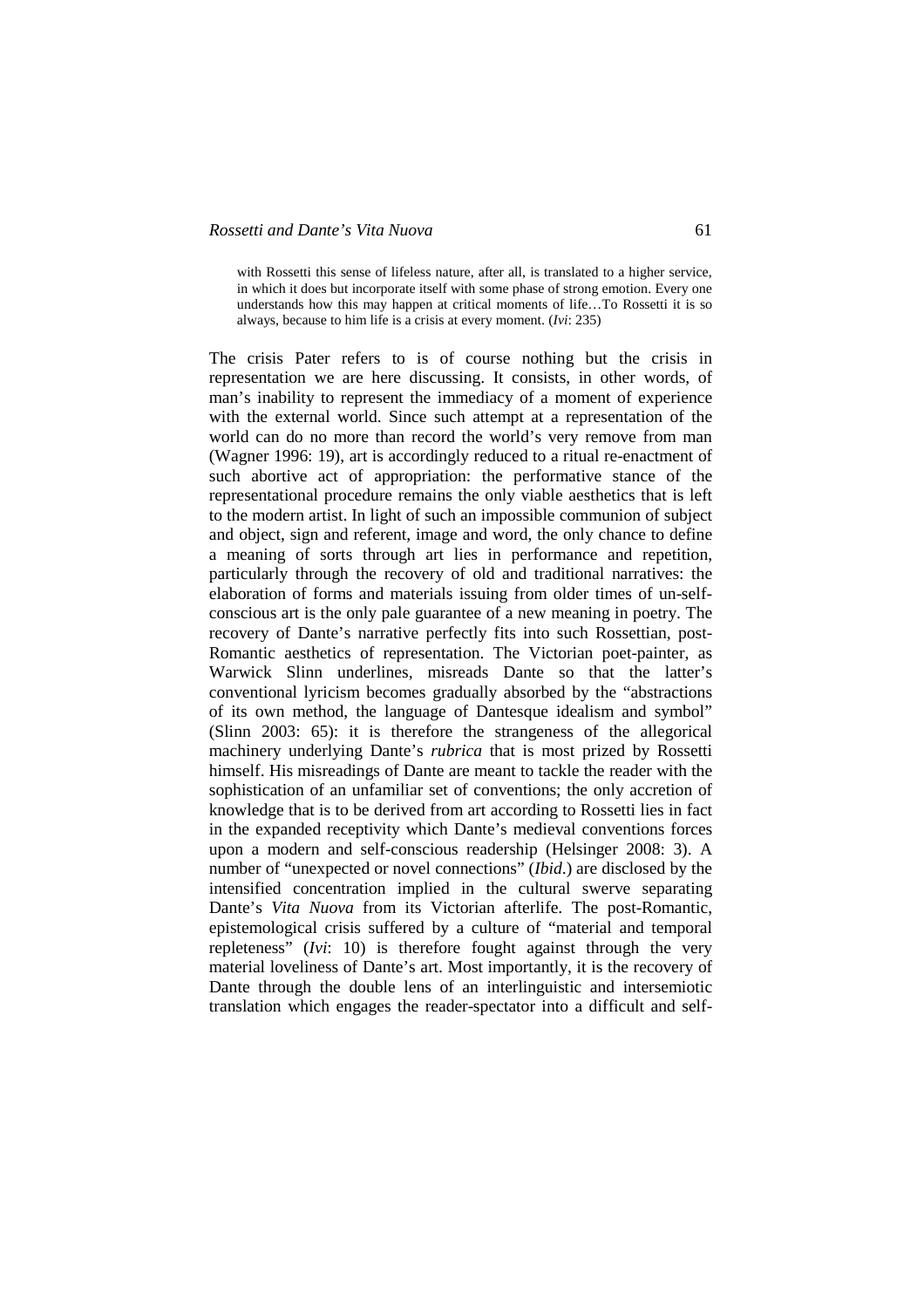conscious act of attention, the only possible moments of cognition art can still lead the reader-spectator to (*Ivi*: 3). Clearly, indeed, the episode of Dante's dream acquires a new resonance if re-considered in the light of my discussion up to this point: the mirror structure of the Dantesque episode, whose narrative is articulated both as prose and as verse, is appealing enough for an artist like Rossetti, who lived to explore the articulated nooks and passages lying between different cultures, arts, media and literary genres. Even before being actually engaged in his own translation of the passage, Rossetti sees in the double-representation of Dante's experience a first instance of that chase game in which sign and referent are forever engaged: by interlinguistically and intersemiotically transmutating Dante, Rossetti aims at exasperating the patterns of variation which the Dantesque episode already featured in its original form. My purpose here is to consider each instance of Rossetti's "allegorizing" or swerving away from Dante in order to draw into sharp focus how such missing correspondence between translated text and Dantesque original is unfailingly deliberate. Let us therefore begin by considering his interlinguistic rendering of the 'canzone'.

The first instance of Rossetti's non-literal approach to the translating process is evident in the third stanza of the song:

Qual dicea: "Non dormire", e qual dicea: "Perché sì ti sconforte?" Allor lassai la nova fantasia, chiamando il nome de la donna mia. Era la voce mia sì dolorosa … (11-15)

The 'nuova fantasia' ('new fantasy', translation mine) of line 13 is translated as an eclipse, "With that, my soul woke up from its eclipse" (Rossetti 1861: 269). The choice to add the image is not merely motivated by matters of rhyme and rather represents the first instance of a typical Rossettian use of the pathetic fallacy, revealing the translator's intention to connect the youth's gloomy mood to the darkness of an awesome scenery, filled with omens. The darkening of the sun, in fact, was there in the prose section of the *Vita Nuova* chapter (Fraticelli 1906:86), which reads "pareami vedere il sole *oscurare*", and it is later reaffirmed in the fourth stanza of the song, "Poi mi parve vedere appoco appoco/ Turbar lo Sole ed apparir la stella" ("The while, little by little, as I thought,/The sun ceased, and the stars began to gather", 49-50). In the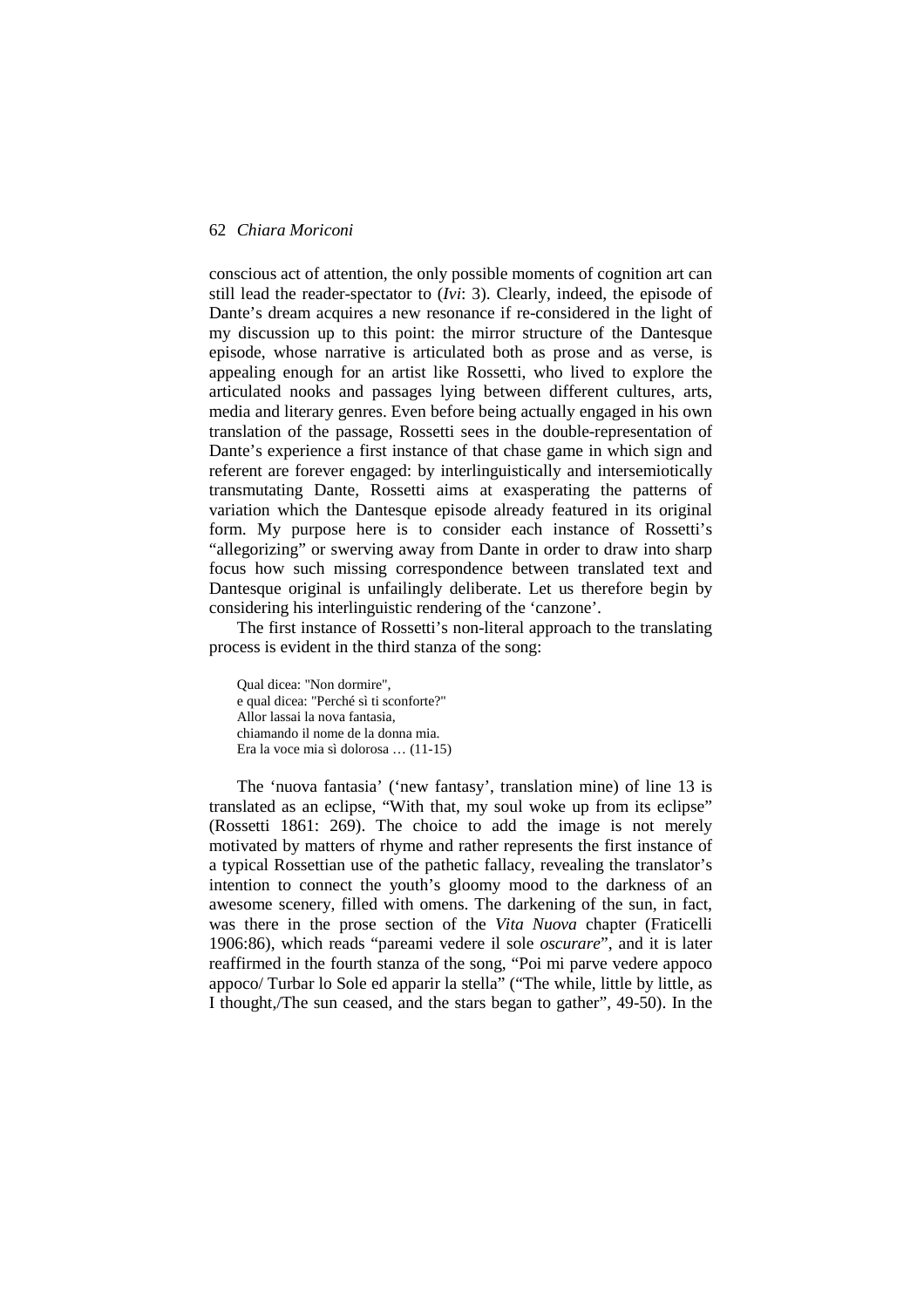1871 painting such obscurity is focused on glimpses of Florence perceivable beyond the room's walls, and in the 'artificial' illumination of the setting, where only a small lamp affords a little light. The English translation of the 'canzone' just mentioned then precedes this particular chromatic reprise in the painting. Thus the "eclipse" of line 13 triggers a number of sign multiplications which not only reverberate through Rossetti's following transmutation of the episode into its pictorial version, but which reach back to Dante himself and his prose passage: Dante and Rossetti result therefore as associated by a specific sign constellation (McGann 2003: 44-45). Moreover, this choice reveals Rossetti's own resolution, ever stronger during his career, to attribute an iconic value to the signs of verbal language, and to transfer the symbolism of the linguistic system to the visual signs that shape the canvass.

Another crucial element is found in the fourth stanza of the 'canzone': when referring to his dream, Dante calls it "vano immaginare, ov'io *entra*i", line 44, thus endowing the whole vision with that vividness and thickness of colors and images referred to before. This happens because of the use he makes of the verb 'entrare' ('to enter', translation mine), with its very concrete connotations. This time Rossetti's translation is literal, maintaining the same perception of materiality conveyed by the Italian verb in the corresponding English 'to step into'. His translation ("the uncertain state I *stepped into*") reveals how Rossetti means to preserve the mood of the source text: the concreteness of the original passage constitutes in fact the material and beautiful strangeness of the Dantesque allegorical machinery. It remains, in other words, the only guarantee that is left for a post-Romantic, selfconscious readership to experience those moments of cognition implied by an attentive reading of the *Vita Nuova* itself. Though remaining close enough to the 'littera' of the original, and therefore lacking those elements of addition to the source text referred to before, the accurate translation of this passage helps Rossetti convey his personal reading and interpretation of the whole chapter: what he seems to be suggesting here is that the dream itself is for him more revealing than the waking state. As Joan Rees explains in her analysis of "The Portrait", Rossetti's aim in creating a poem or a painting consists in freezing the moment in time, to be able better to examine and to return to it time and again.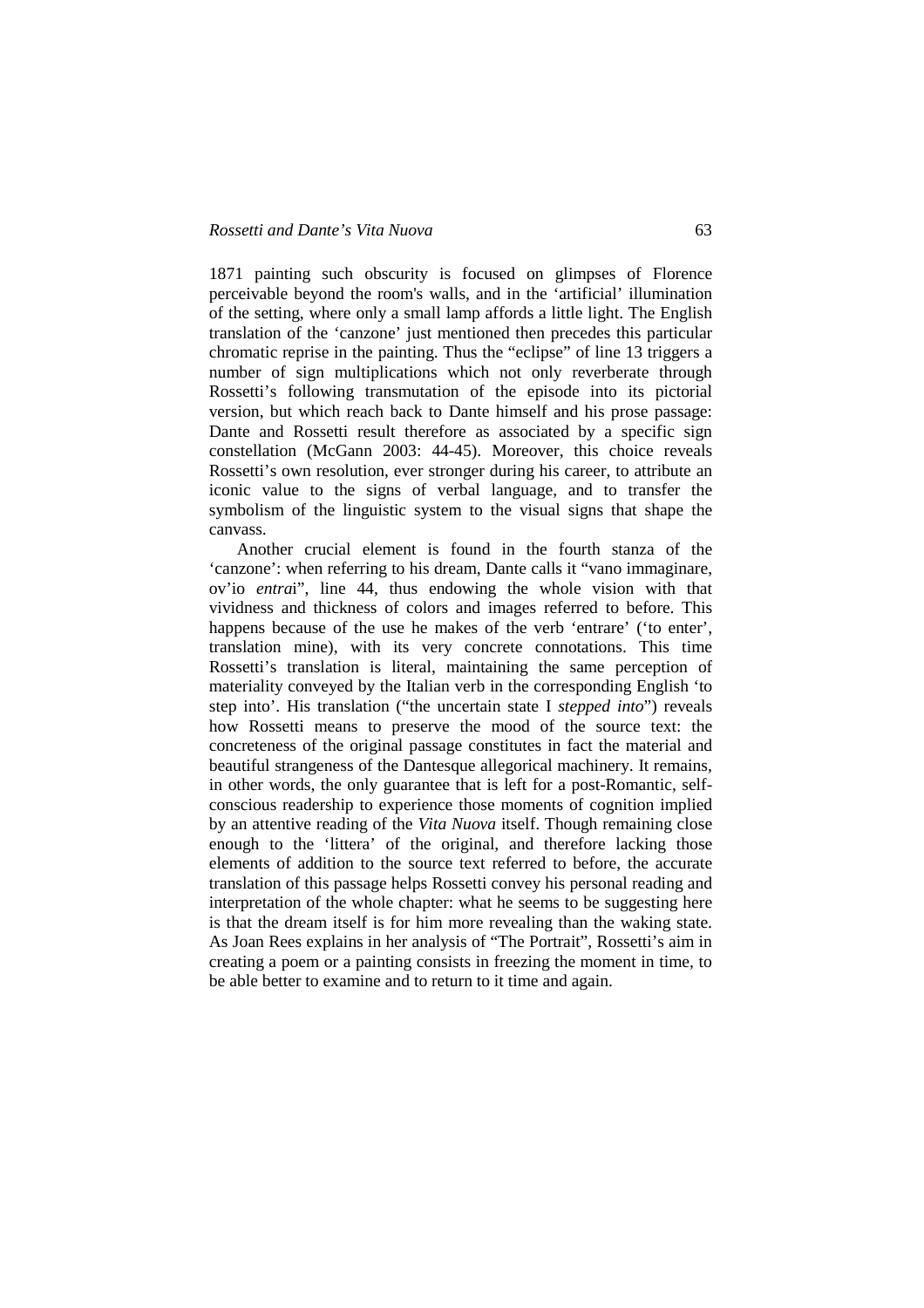The picture creates a world of its own. […] The poet takes the whole experience deep into his mind and there, in some psychic region, he […] approaches a vision of timelessness of crucial experiences existing eternally in spite of time. (Rees 2010: 29)

The intersemiotic shift further enhances the tactile strength of the scene. The perfect symmetry of the painting, the 'Keatsian' kiss never reaching Beatrice's cheek, the whole setting of the work, create an impression of suspended time in which the reader is taken by the hand (as Love himself takes Dante), stepping into it to examine the episode in the land away of aesthetic eternity. Moreover, its huge size turns the picture into a real "life-porch into eternity"<sup>3</sup>, a place one has the actual perception of being attracted to and included into. To go back to the 'canzone', then, even when apparently literal, Rossetti's interlinguistic translation is meant to add a new dimension to the original significance of the text: what for Dante had been a verb simply determining space and movement, in Rossetti becomes the indicator of a whole conception of art, which needs be concrete and appealing to a readership that is getting ever detached and removed from the art-object itself.

Another important detail in the Rossettian interlinguistic translation (with consequences for the way the painter will later visually translate the whole episode) is to be found in line 50, fourth stanza. In the source text we find a description of the sun and the stars that seem to be crying together (emphasis mine):

*Poi mi parve vedere appoco appoco turbar lo Sole ed apparir la stella, e pianger egli* ed *ella*. (49-51)

Rossetti's translation reads:

The while, little by little, as I thought, The sun ceased, and the stars began to gather, And each wept *at* the other. (49-51)

The preposition Rossetti uses here, unlike the Italian conjunction 'ed', implies mutual compassion between the two celestial bodies, which appear to be anthropomorphized in an attitude of shared human

<sup>&</sup>lt;sup>3</sup> Rossetti, Dante Gabriel, "Memorial Thresholds" (11).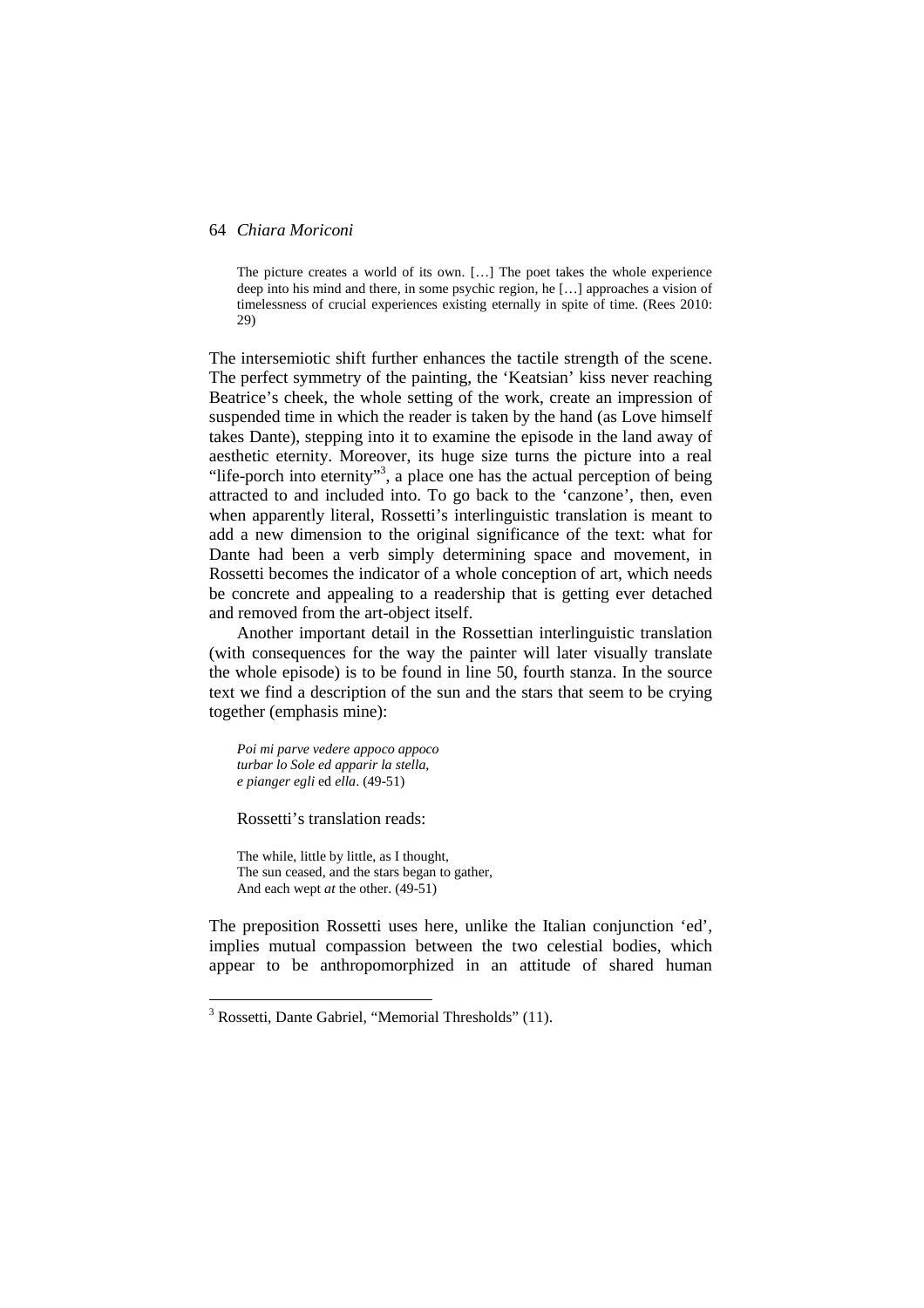sympathy that is more marked than in the original. This detail becomes crucial if contextualized in Rossetti's complex poetics and related back to his characteristic breach of the proper bonds Ruskin had imposed on the use of the pathetic fallacy. Though apparently unimportant, such translating choice is an early clue to what would become Rossetti's profound delight in the artistic exasperation of the poet's moods and feelings. Anything but concerned about a possible and desirable balance between his self-expression and his emotional control, Rossetti everywhere discerns signs of his own exasperated isolation and solipsism, even back in Dante's work. Though intimately harboring his awareness of man's isolation from nature, Dante Gabriel Rossetti recognizes in the apocalyptic passage by Dante a reflection of the writer's most intimate self. The exasperation of the natural element in the face of nature's irrecoverable stance generally results in Rossetti's increasingly "anti-natural" imagery, a trait which he inherited again from his Romantic precursors. As Harold Bloom argues, in fact, "Romantic nature poetry, despite a long critical history of misrepresentation, was an antinature poetry, even in Wordsworth who sought reciprocity or even a dialogue with nature but found it only in flashes" (Bloom 1970: 9). Not only does Rossetti translate such features into his English version of the Dantesque episode, but he exaggerates the complicity of the heavenly bodies, making them cry 'at' each other. This detail sheds light on the way Rossetti will later illustrate the dream episode. For our present purpose, it is sufficient to anticipate how the painting's background reflects the desolation shared by the sun and the moon: the windows that stand on the two sides of the room show a forsaken city, sharing in its deep isolation the utter pain of the young Poet. Again, Rossetti intervenes in the translated text in order to pave the way for his later visual rendering of the episode, quintessence of his post-Romantic rereading of Dante and of his poetics.

Another interlinguistic deviation from the source text, which becomes relevant to an intersemiotic analysis of Rossetti's work, occurs in line 67, stanza five. Here we have the core of the vision, the moment when the young Poet finds himself facing the corpse of Beatrice (emphasis mine):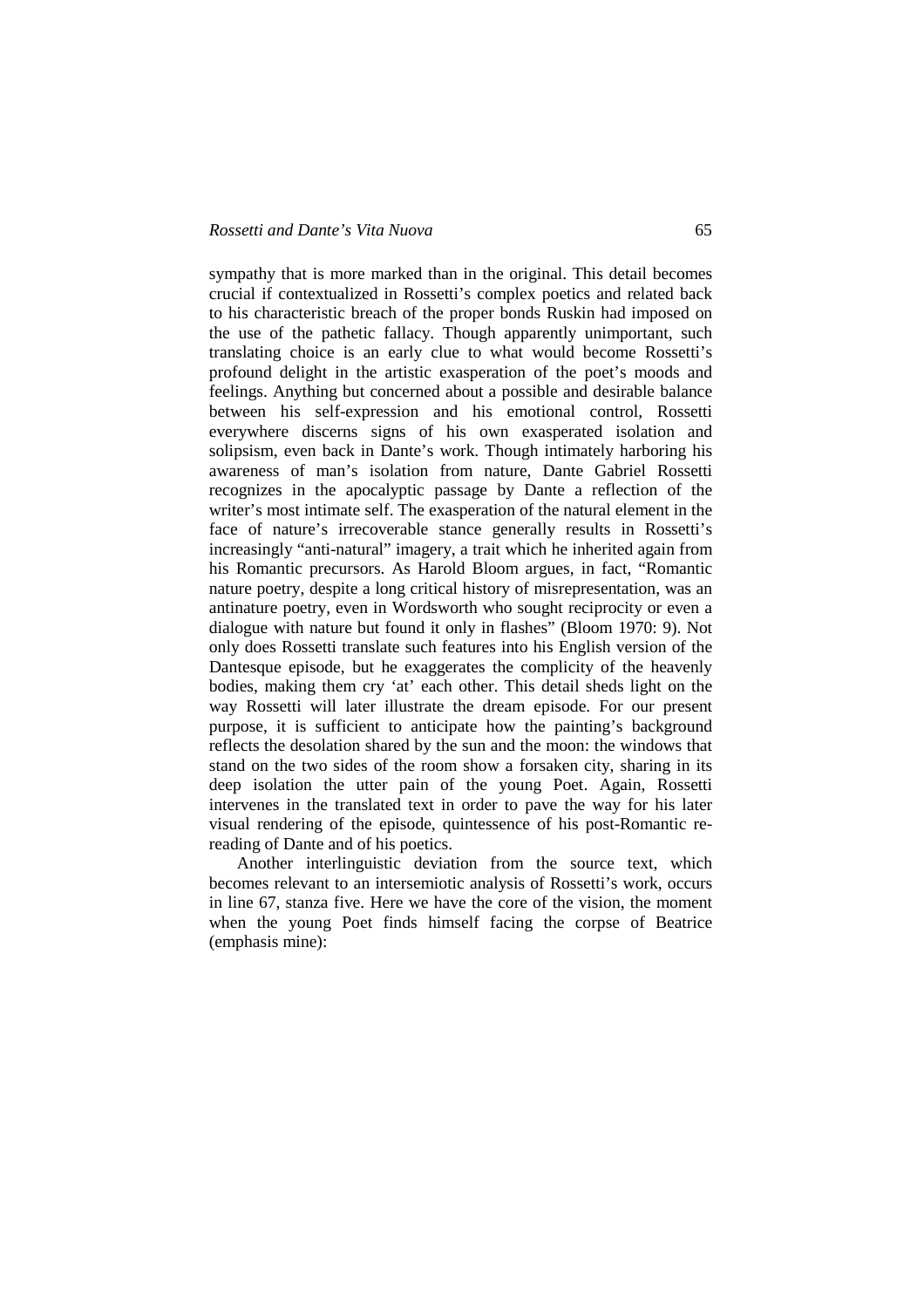*L' immaginar fallace Mi condusse a veder mia donna morta;*  E quando l'ebbi scorta, *Vedea che donne la covrian d'un velo*. (65-68)

The Rossettian interlinguistic translation shows one detail in particular which overtly anticipates the later intersemiotic rendering of the passage:

These idle phantasies Then carried me to see my lady dead: *And standing at her head*  Her ladies put a white veil over her. (65-68)

In the original song, line 67 simply referred to the moment Dante perceived the dead Beatrice ('and when I saw her', translation mine). Translating the said line as "standing at her head" could be motivated by mere rhyme. However, the addition of a new clue on the perspective *whence* Dante sees Beatrice sheds light on that "allegorizing on one's own hook" technique which constitutes Rossetti's most crucial principle in his illustrations of Dante. In Rossetti's translated text, the scene displays its characters in a much more concrete way than Dante's text had done. Again, what needs be highlighted here is the augmented emphasis Rossetti lays on the work of art as a material object, the verbal expression moving swiftly towards its visual *after-life*. The shift between different media always represents for Rossetti a chance to multiply the signification implied in the original text. Details that are scarcely mentioned or utterly omitted in the source concretely take shape in the translated text and afterwards in the illustration. Rossetti frequently resorts to this kind of explicitation; thus the Dantesque vision, though detailed if compared to the rest of the *Vita Nuova*, becomes in Rossetti even more accurate in determining the position of the two ladies covering Beatrice with a shroud, and anticipates therefore the actual collocation of the figures in the later canvas.

Finally, in line 79 Dante implores Death to carry him away to the afterworld, "Vieni, che'l cor ti chiede". Rossetti translates the original 'cor' ('heart') as 'soul' ("My soul entreats thee, Come"), another choice which does not seem to be motivated by rhyme or metrics. To fully understand the cause of such a distance from the source text, one should bear in mind the meaning the author assigns to the experience of love, a true revelation of the poet's most intimate self. Being left with his sole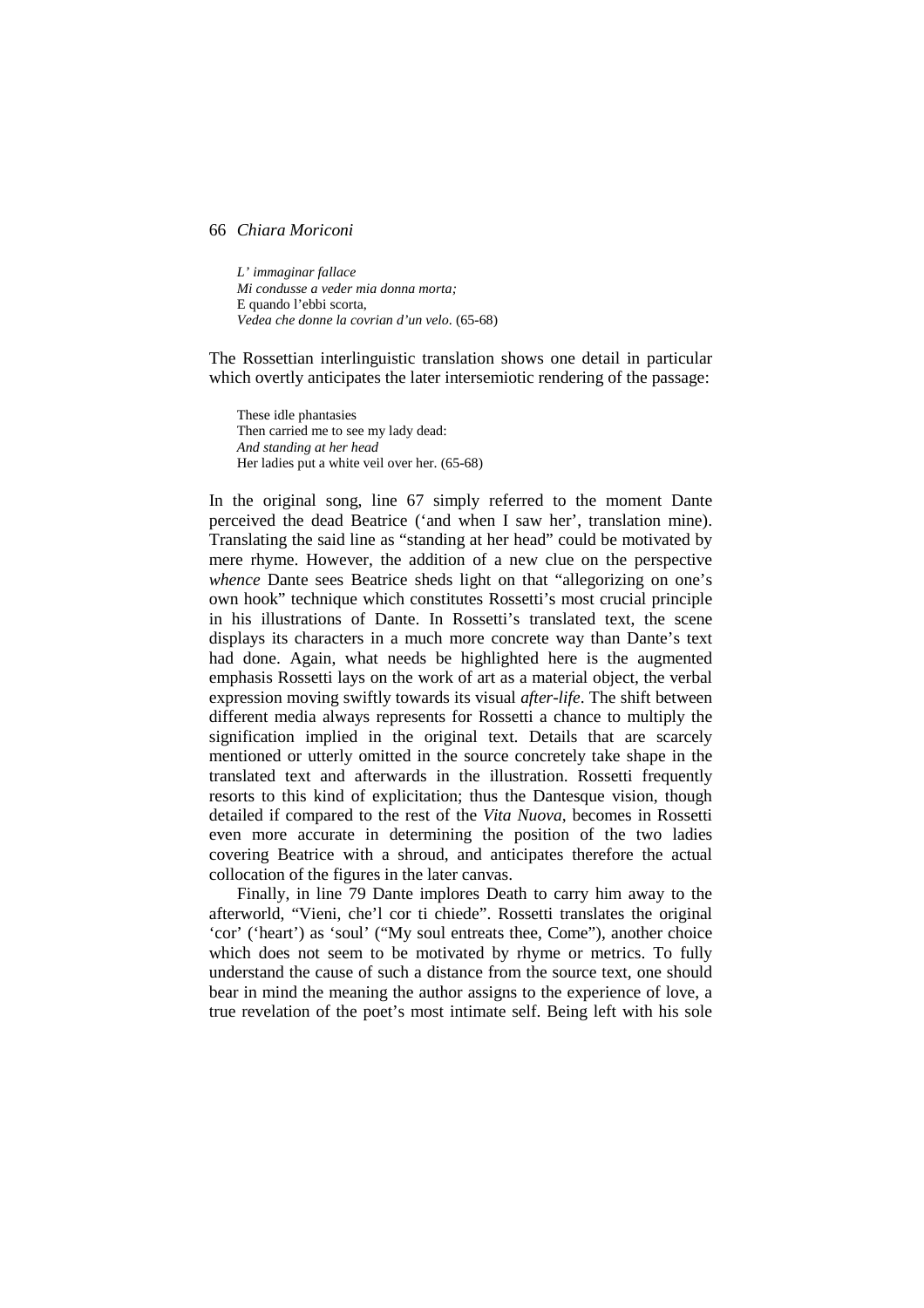### *Rossetti and Dante's Vita Nuova* 67

self, and severed from both God and Nature, the post-Romantic poet looks at love as the only "basis for a significant relationship between the subjective and the objective worlds" (Spector 1971: 432).The importance of the love experience as an attempt to evade man's prison of solipsism determines Rossetti's unflinching partiality for Dante's *Vita Nuova*, the Florentine's account of his early and earthly love for Beatrice. However, love ultimately negates that hoped-for escape from a tautological and sterile isolation of the self, and the poet is left with a sense of his own isolation coming doubly strong onto him. As is the case for sign and referent in Rossetti's art, the beloved remains forever distant and unknowable for the artist: this notwithstanding, Rossetti's quest for his beloved women is ever on the go, thus again testifying to the poetpainter's unmistakably Romantic descent. Just as Wordsworth had recognized the very power of the modern poet in the awareness of his own limitations, so does Rossetti stick to his quest for an escape of solipsism in a stubborn exasperation of solitude through a projection of his moods onto his beloved women. Both spirit and senses are engaged in this quest for otherness, for the dualism of mind and matter is annulled in the poet's quest, which needs the unflinching aid of any power that can be invoked, be it natural, human, or spiritual. Love therefore constitutes an inevitable instrument of enquiry into the soul, and it is for this reason that translating 'heart' as 'soul' is relevant to Rossetti's personal 'reading' of Dante: where the heart stands for the sensual and erotic side of the love experience, the world 'soul' stands for the spirituality that same experience entails, a combination that is envisioned by Rossetti as the only source of progress in human knowledge for the modern poet. Undeniably, though, Rossetti shows a partiality for the path of the senses: the growing isolation that the poet is gripped by can only be fought against through the material concreteness of the arts. As Elizabeth Helsinger argues, the real knowledge that modern art and poetry can provide according to Rossetti consists in living through the feelings and to be aware that one is doing so (Helsinger 2008: 35-36). Though never engaged in a sustained reflection on religious questions (Marucci 2003: 741), Rossetti was nonetheless ready to believe that the only possible transcendence of reality and history lied along the path of the senses. Sensually experiencing love grants the modern and selfconscious poet a last hope of a «momentary contact with the immortal» (Rossetti 1967, II: 727). The delicate balance of senses and spirit, soul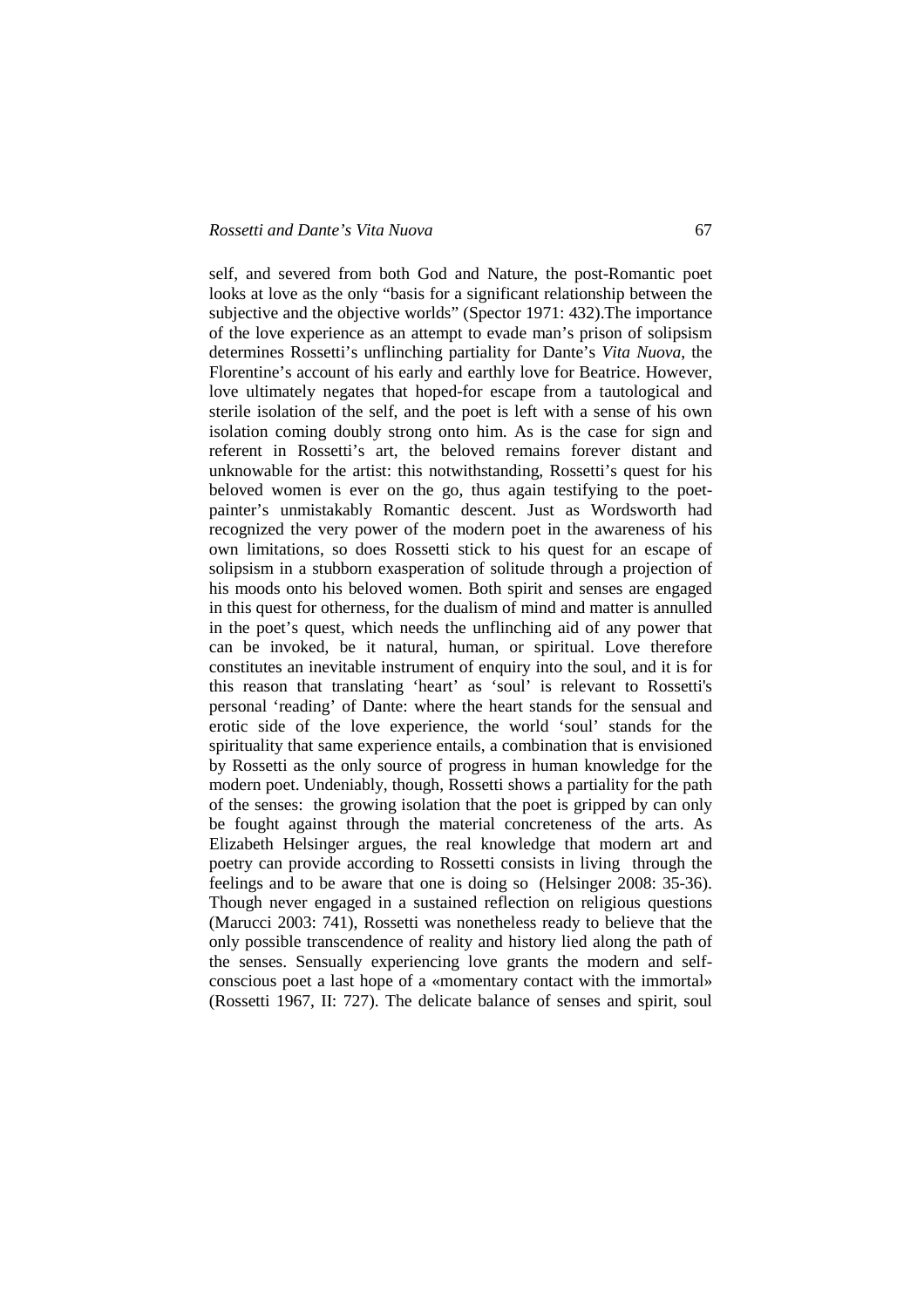and heart, must be preserved by Rossetti throughout his production. Dante's account of his love for Beatrice in the *Vita Nuova*, moving as it does from a concrete apprehension of the 'Gentilissima' towards a new and celestial vision of her, proves to be the most adaptable of all narratives to the rising importance sensuality and spirituality acquire in Rossetti's poetics. Furthermore, it must be pointed out that in the two versions of the painting the features of Beatrice are respectively those of Elizabeth Siddal and of Jane Burden, the two great loves of Rossetti's life. If the experience of love becomes vehicle for a deep knowledge of the artist's soul, then the beloved woman is the most precious emblem of such a love, and, consequently, of such an exploration of one's intimate being. In other words, she becomes a synthesis of heart and soul. The fundamental coexistence of heart and soul must be kept in mind for it will structure the imagery of the Victorian poet and painter throughout his career: significantly, it is from Dante that Rossetti derives the premises of his distinctive aesthetics, which set him aside from any other Victorian artist and grant him a lasting originality.

Even as an interlinguistic source-text, Dante is then approached *creatively* by Rossetti, who strives to adapt his Italian precursor to the new contingencies of his modern sensibility. The additions and innovations to Dante as a literary pre-text will be even more clearly traceable in the intersemiotic rendering of the *Vita Nuova* episode, where Rossetti most strikingly *swerves* away from his precursor, increasingly realizing how real explanatory power rises from distance rather than from proximity to the source (McGann 2000: 23). The visual translation of the *Vita Nuova* passage by Rossetti will now be examined, specifically the late monumental oil. A few references to the ekphrastic annotation written by Rossetti himself to his 1871 version will be helpful:

The subject of the picture is drawn from the 'Vita Nuova' of Dante, the autobiography of his earlier life. It embodies his dream on the day of the death of Beatrice Portinari; in which, after many portents and omens, he is led by Love himself to the bedside of his dead lady, and sees other ladies covering her with a veil as she lies in death. The scene is a chamber of dreams, where Beatrice is seen lying on a couch recessed in the wall, as if just fallen back in death. The winged and glowing figure of Love (the pilgrim Love of the *Vita Nuova* , wearing the scallopshell on his shoulder,) leads by the hand Dante, who walks conscious but absorbed, as in sleep. In his other hand Love carries his arrow pointed at the dreamer's heart, and with it a branch of apple-blossom, which may figure forth the love here consummated in death,—a blossom plucked before the coming of fruit. As he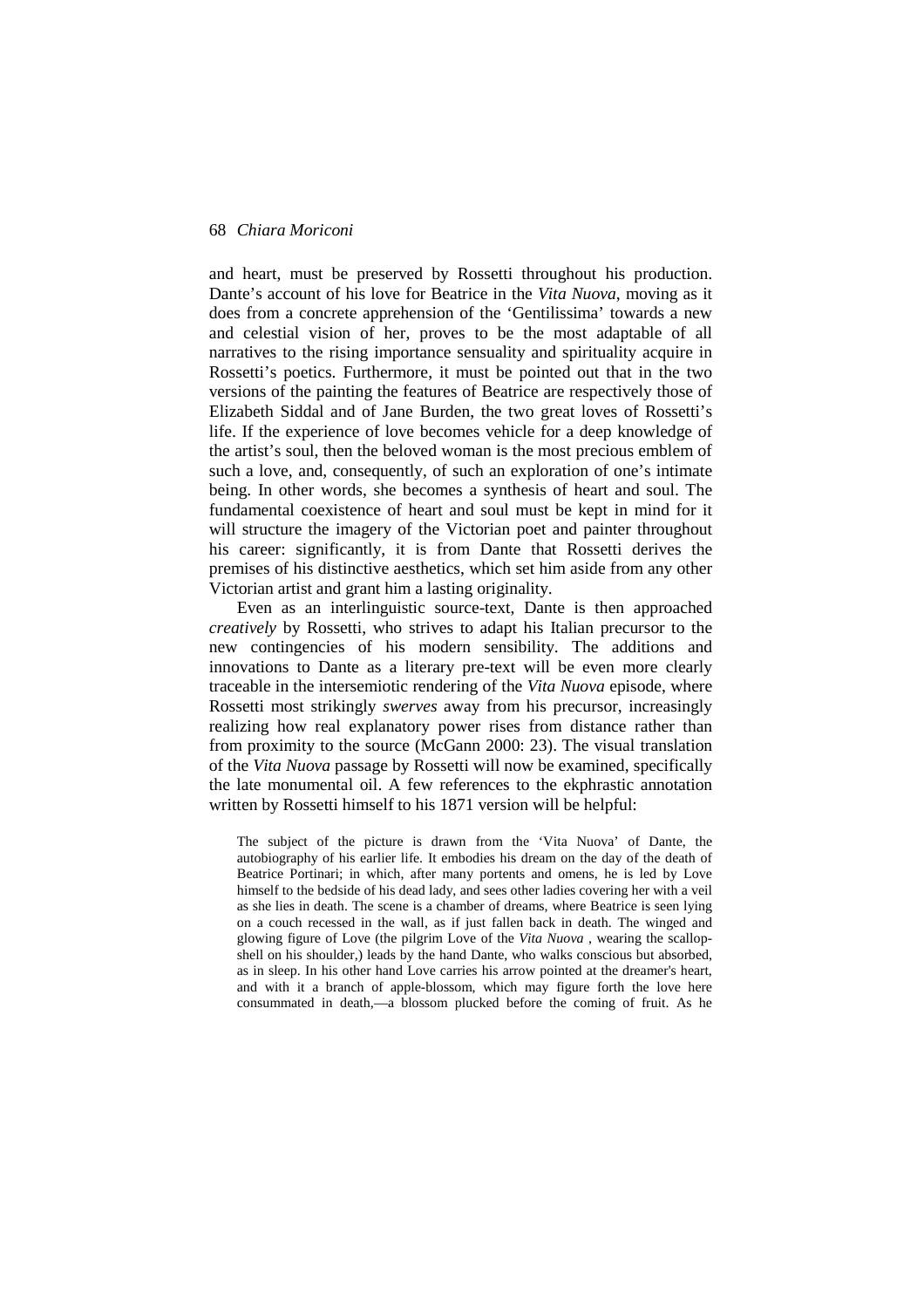reaches the bier, Love bends for a moment over Beatrice with the kiss which her lover has never given her; while the two dream-ladies hold the pall full of may bloom suspended for an instant before it covers her face for ever. These two greenclad women look fixedly on the dreamer as if they might not speak, with saddened but not hopeless eyes. The chamber of dreams is strewn with poppies; and on either side of the recessed couch two open passages lead to staircases, one upward one downward. In these staircases are seen flying two birds, of the same glowing hue as the figure of Love,—the emblems of his presence filling the house. In these openings, and above where the roof also lies open, bells are seen tolling for the dead; and beyond in the distance is the outer world of reality—the City of Florence, which, as Dante says, 'sat solitary' for his lady's death. Over all, the angels float upwards, as in his dream, 'having a little cloud in front of them;'—a cloud to which is given some semblance of the beatified Beatrice.<sup>4</sup>

This gloss reveals much about the strategies followed by the artist in his intersemiotic translation of the episode, let alone standing out as a further mirroring of the original Dantesque prose passage: it will be therefore often referred to as the most genuine expression of Rossetti's intentions in visually translating Dante's chapter.

Now let us proceed to the 1871 oil. The dreamlike mood of the passage is visually recreated by Rossetti through more than one device. The first impression one gets of the Rossettian work is that of a "chamber of dreams", an unearthly scene, as the artist himself argues in his note. The chamber of dreams is timeless, neither ancient nor modern, apparently belonging, in its rigid symmetry, to a reality that is far from that of everyday life<sup>5</sup>. It is in the eidetic and topological organization of the painting, that is in the disposition of lines and object in the canvas, that the first precise choices of translation are to be perceived (Greimas 2001: 203-204). The artist is determined to reflect the feeling of estrangement experienced by the young Poet of the *Vita Nuova* (his being projected in an unknown and suffocating room) in the alienating and unnatural symmetry the whole visual work is built upon. At the centre of such a complex symmetry stands Love, a pivotal character for Rossetti, who is always concerned about conferring on the god a distinct concreteness and vividness. Love is portrayed in the act of exhorting the

<sup>&</sup>lt;sup>4</sup> The Rossetti Archive: http://www.rossettiarchive.org/docs/23p-1881.broad side.rad.html

 $<sup>5</sup>$  "The chamber wherein she lies dead is as much a portion of his imaginative</sup> conception as aught else. It is a large room, not exactly of medieval and still less of modern aspect" (Sharp 1882: 222).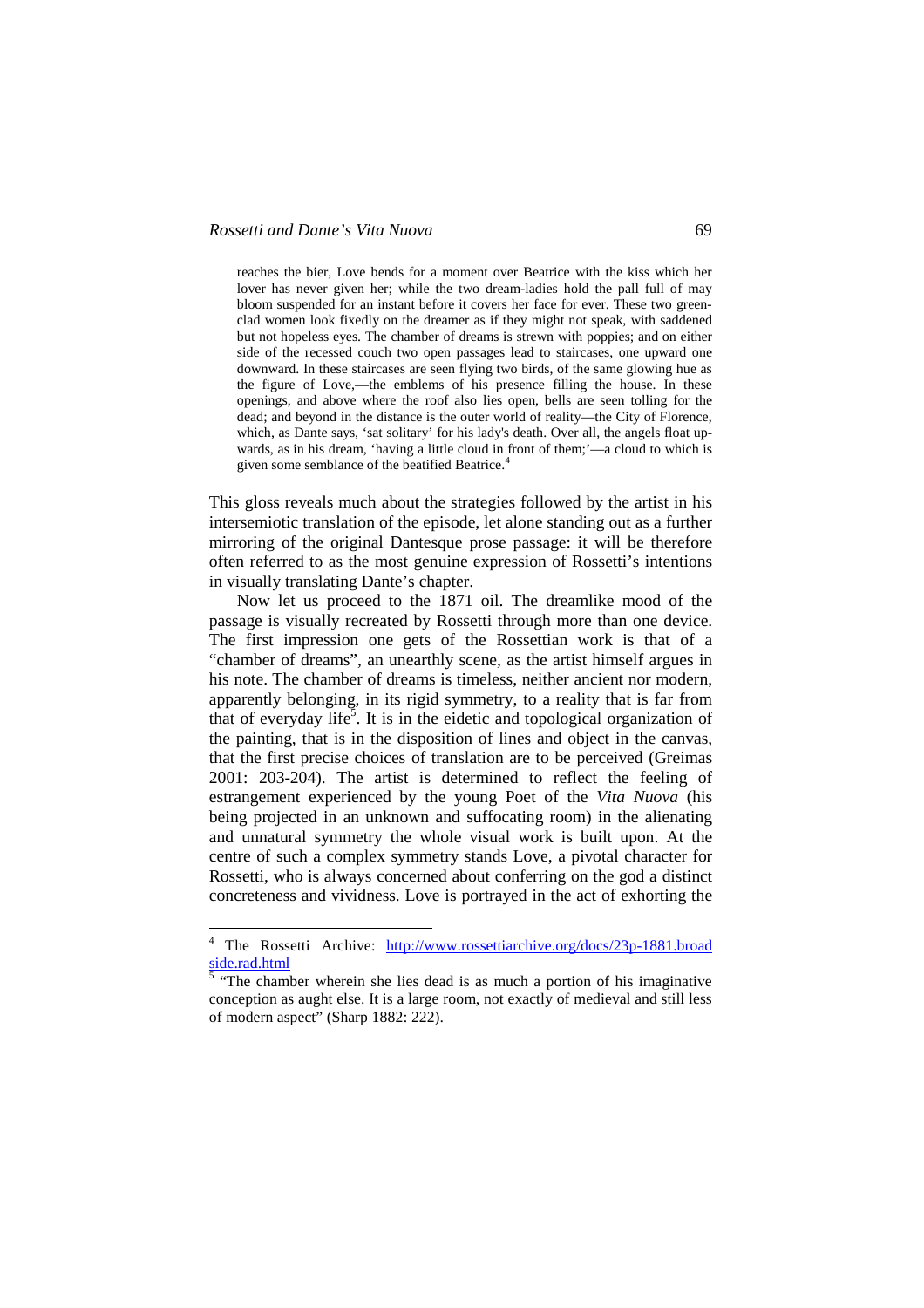Poet, reminding us of the words he addressed to the youth in the song, line 64: "Vieni a veder nostra donna che giace"<sup>6</sup> . The line is visually translated in the concrete gesture with which the god takes Dante by the hand and leads him unto his dead beloved.

Love is represented by Rossetti according to Dante's depiction of him, though not in this very passage: not confining himself to the mere description to be found in the episode itself, Rossetti seems determined to draw ideas and details from the whole of the *Vita Nuova*. Developing from the 'amoretto' of the watercolor into the man of the  $1871$  oil,<sup>7</sup> Love finally appears in the later canvas as the "figura d'uno signore, di pauroso aspetto a chi lo guardasse" (Fraticelli 1906: 54) that we find in the third chapter of the 'rubica', long before Dante's dream<sup>8</sup>: anything but the little cherub of Rossetti's first version. This represents the first instance of Rossetti's refusal to concentrate on a single episode whence to draw all the information he needs to re-read Dante, and his resolve to consider the Florentine's 'rubrica' in its totality. Love's attire is an additional feature which Rossetti draws from another passage of the *Vita Nuova.* In Rossetti's 1871 painting, the god wears pilgrim clothes, exactly as he does in chapter IX of the Florentine's 'rubrica', where the divinity appears "come peregrino leggermente vestito, e di vili drappi"  $(Ibid.: 61)<sup>9</sup>$ . Love's pilgrim clothes anticipate the importance given to the figure of the wayfarer in Rossetti's poetry, and attest to the latter's capacity to transform originally Dantesque iconography into the means of a totally modern significance: in the centrality attributed to the pattern of the life-journey, Rossetti's poetry is again quintessentially Romantic, recovering from poets like Keats the fundamental structure of an internalized quest romance, that "basic tendency to conceptualize the course of human aspiration as a quest" (Waldoff 1985: 43). In *The House* 

<sup>&</sup>lt;sup>6</sup> "Come and behold our lady where she lies" (Rossetti 1861: 271).

 $7$  "Love's first incarnation was young Edward Hughes, nine-year-old nephew of Arthur, before his face was 'discarded as having too much of the Greek Adonis about it'. Then came sixteen-year-old Johnston Forbes Robertson, son of a dramatist known to Rossetti. […] 'At the first sitting I remember he said "I am sorry, my dear Johnston, there is no beautiful creature for you to kiss." I can feel my blushes now'" (Marsh 1999: 409).

<sup>&</sup>lt;sup>8</sup> "The figure of a lord of terrible aspect to such as should gaze upon him" (Rossetti 1861: 226).

<sup>9</sup> "Clothed lightly as a wayfarer might be" (*Ibid*.: 236).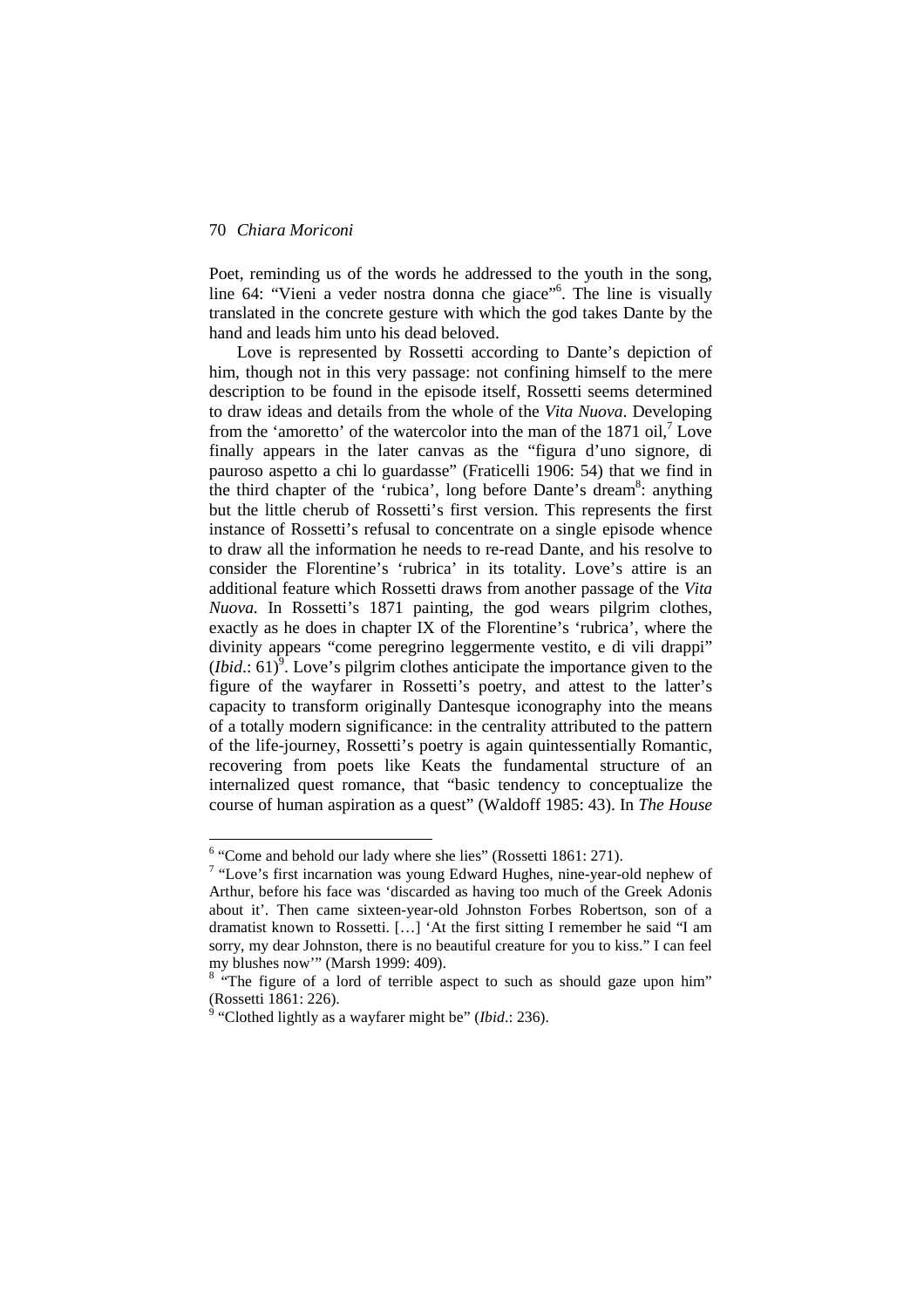*of Life*, human existence is often conceived as a long and difficult path, a strong reminiscence of Dante's *Vita Nuova* and Petrarch's *Canzoniere*. From his Italian models, the English poet-painter had also drawn his typical conception of Love, divinity of eros and soul and god of mutability and change, as the subtitles to the two sections of the Rossettian 'canzoniere' overtly reveal.<sup>10</sup> Rossetti's iconographic elaboration of the character of love and of the topos of the journey testifies therefore to his deliberate resolve to define a "sign constellation" (McGann 2003: 44-45) which brings together his literary original and his own allegorizations of it: his peculiar reading of Dante results from a deliberate superimposition of Medieval literary conventions and topoi and images that are quintessentially Romantic.

There are details used by Rossetti to depict Love which he himself devises through his "allegorizing" strategy: apart from Love's main attribute, namely the arrow he bears in his hand pointing at Dante's heart, Rossetti adds a branch of apple blossom, meant to take on a symbolic meaning. As specified by the painter himself in his ekphrastic note, the branch (emphasis mine) "*may* figure forth the love here consummated in death – a blossom plucked before the coming of fruit". Floral symbolism is employed by Rossetti in the painting, in order to compensate for the absence of other iconographic details of the original text by Dante that have been neglected, such as the crying women that gather round the Florentine or the birds that drop dead onto the floor. Apart from this observation, though, a more specific point has to be made here with reference to the addition of the apple branch and its shedding light on the importance symbols assume in Rossettian art. Symbolism for Rossetti always involves an exegetical process in which the beholder becomes fully responsible for the determination of the ultimate meaning of art (Camilletti 2005: 31-32): in the inevitable self-referentiality of modern literature, the work of art then finds its new *raison d'être* in the process of self-knowledge and education it offers the beholder to undergo, an exploration of those "dark passages" poetry was to enhance according to one of Rossetti's most illustrious precursors, John Keats (Keats 1958, I: 281). Rossetti's note thus introduces a simple suggestion as to what the branch "may figure forth": the detail's symbolic quality actually implies an active participation of the reader-beholder in the ultimate

 $\overline{a}$ 

 $10$  Respectively titled "Love and Change" and "Change and Fate".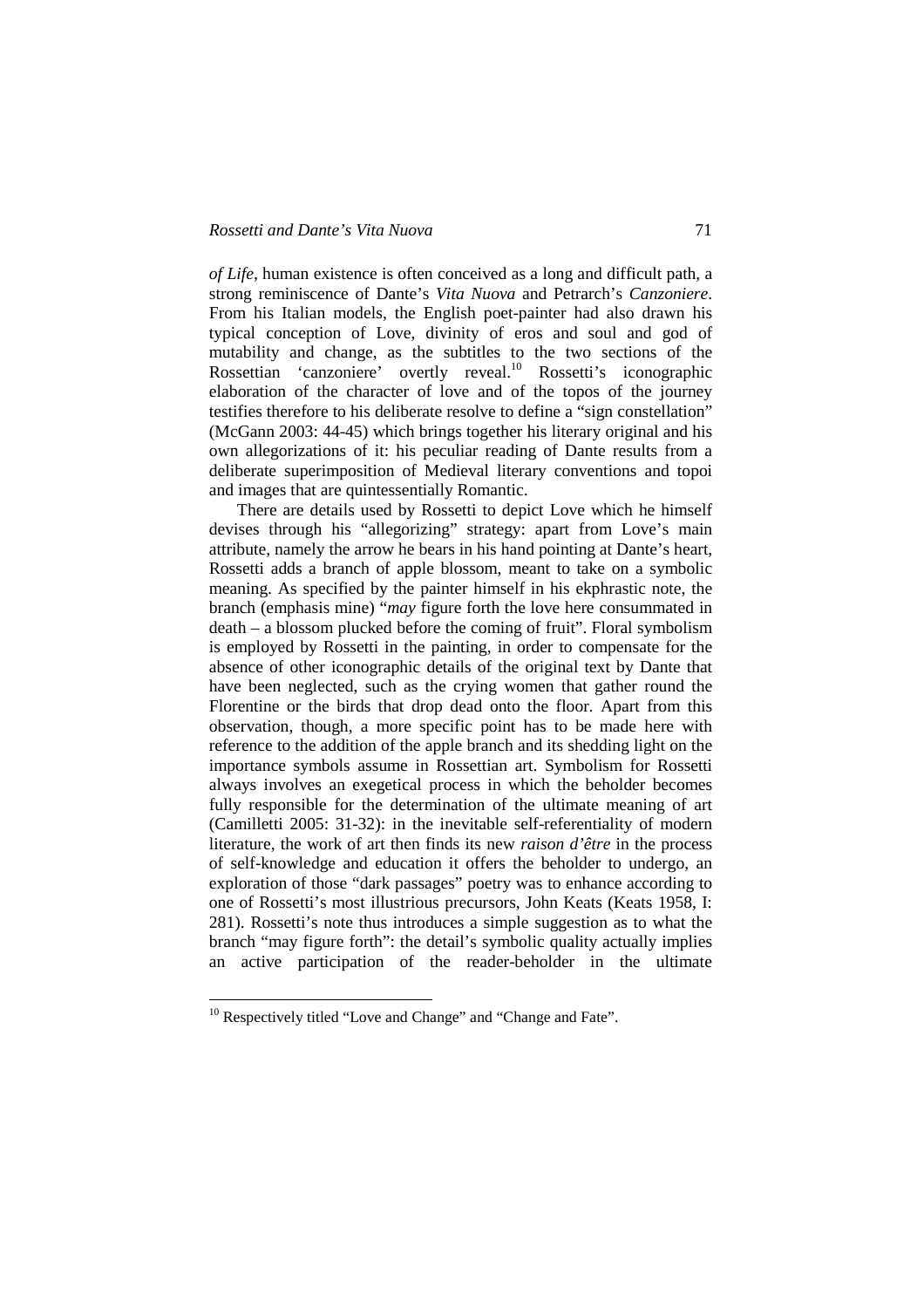$\overline{a}$ 

determination of meaning. In other words, the branch is there to take on the significance that the reader-beholder will need to attribute it, therefore functioning as the trigger for an exegetical process which represents the ultimate justification for the existence of any work of art.

The use of symbolism is clear in other iconographic elements of the painting, generally contributing to define the mood of the place where the action is set. The room has an opening in the ceiling, whence a crowd of angels, carrying Beatrice's soul to heaven on a white cloud, can be perceived. These cherubs appear in Dante too, recovered by Rossetti to delineate the correspondence between heaven and earth, outer and inner space, high and low which represents one of the most important conceptual and narrative bases of the *Vita Nuova*. In the depiction of this particular setting Rossetti works without help from the Italian Poet, thus becoming the one responsible for making explicit what in the source text remained unsaid. At the two opposite sides of the room there are two staircases, one leading upward and the other downward (thus reflecting again the two main movements that define the whole structure of Dante's poetry). Two openings behind them reveal glimpses of a deserted Florence, incarnation of the "sola civitas" of Jeremiah's *Lamentations* (I, i). The recurrence of contrasting elements in the topological symbolism of the "chamber of dreams" contributes to reaffirm that duality of spirit and matter that lies at the core of Rossetti's conception of art and life

Moreover, the reference to Jeremiah sheds light on a characteristic of Rossetti referred to above, namely the artist's refusal to confine himself to the spatial and temporal boundaries of one single episode by Dante: to this observation, a new and critical element must be added. Besides connecting different chapters of Dante's 'rubrica' to illustrate the Florentine, Rossetti in fact appears also concerned in creating a network of connections between *his own* different translations and paintings of Dantesque inspiration. Permeating the whole atmosphere of the Dream oil, the line from Jeremiah's *Lamentations* is inscribed at the bottom of Rossetti's masterpiece of Dantesque pictorial revisionism, *Beata*  Beatrix,<sup>11</sup> and constitutes an ideal bridge between the latter canvas and the Dream oil. The connection between the two paintings finds further

<sup>&</sup>lt;sup>11</sup> The unfinished painting that was to become Rossetti's *Beata Beatrix* was begun by the artist before 1863. Rossetti resumed his work after the death of Elizabeth Siddal (1862), who died by an overdose of laudanum: this drug is extracted from the seeds of poppies. The painting was finished in 1870.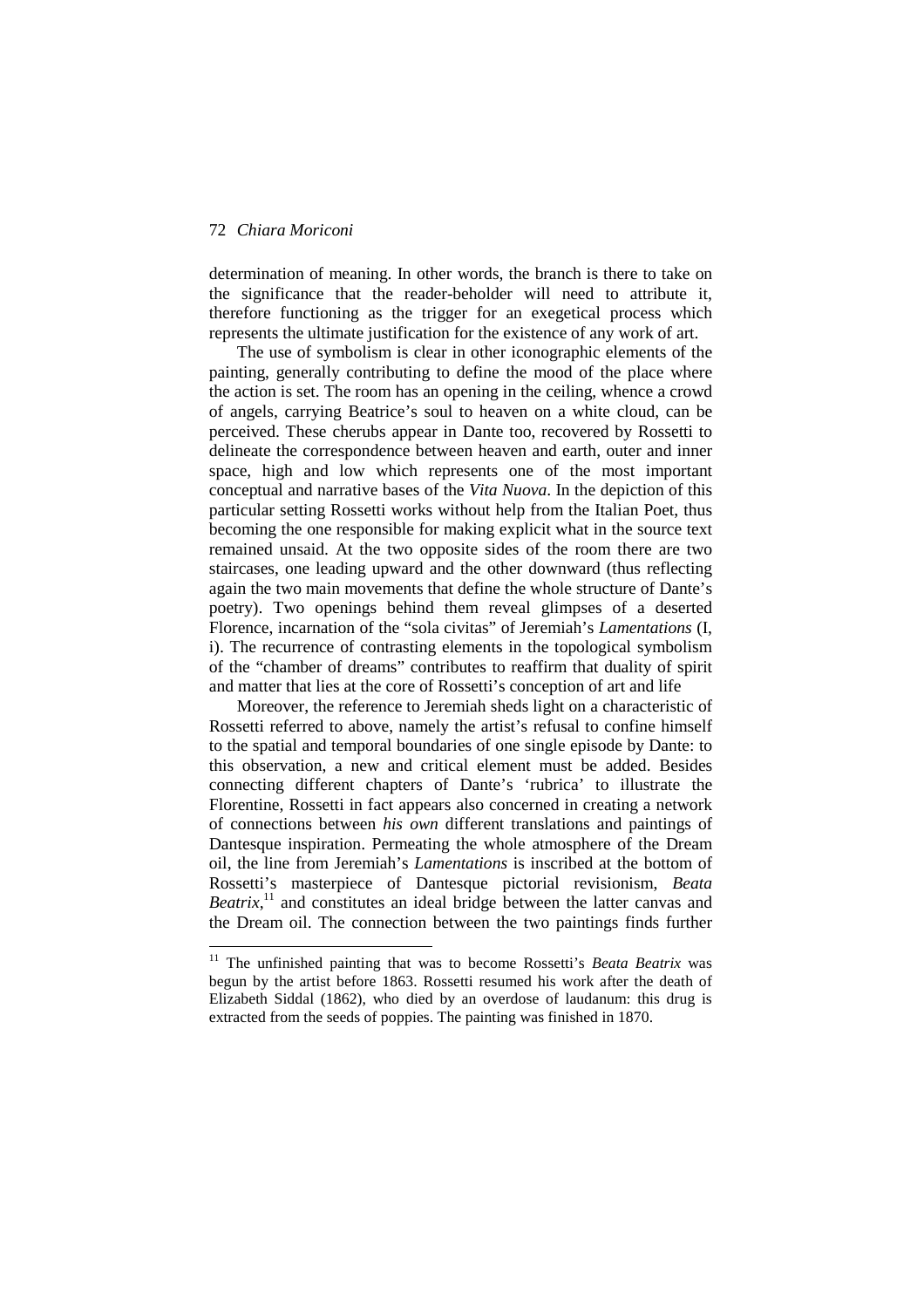confirmation in the floral symbolism of the poppy. The room depicted in the Dream oil is in fact bestrewn with the said flower, which in Rossetti's poetics assumes a double symbolic value. Besides representing sleep and death, the poppy comes to stand for something even deeper if considered with relation to the poet's personal experience. With *Beata Beatrix* the image of the poppy (reinforced by the quotation from Jeremiah) definitely closes the circle of that ideal coincidence between Rossetti and Siddal' s love, on the one hand, and Dante and Beatrice's, on the other. The poppy becomes a symbol of the beloved's death conceived as the indispensable negation of desire within the process of reflection and investigation on the poet's most intimate self. Again Rossetti proves to be the perfect inheritor of a specific Romantic legacy, that Wordsworthian doctrine reversing

the cardinal neoclassic ideal of setting only accessible goals, by converting what had been man's tragic error–the inordinacy of his "pride" that persists in setting infinite aims for the finite man–into his specific glory and his triumph. (Abrams 1970:110)

The impossible love for a dead Beatrice that the poppy symbolizes is nothing but the finest development of the Romantic poetic revolution, which had found its victory in dejection and loss. The floor painted on the canvas is bestrewn with such flowers, representing the ultimate conveyance of Beatrice's soul into heaven. The painting thus features a number of iconographic elements and references to Dantesque episodes other than the principal source-text: the iconographic residue deriving from Rossetti's deliberate allegorizing and additions to Dante results in a cultural residue, the only true cognitive burden that remains after the translating process has taken place (Helsinger 2008: 23). These same added details actually constitute the modern quality of Rossetti's vision, eventually turning the painting into a new pre-text to a following network of Rossettian canvasses and poems.

For his portrait of Dante, Rossetti follows the last stanza of the 'canzone':

*Io diventai del dolor sì umile, Veggendo in lei tanta umiltà formata, Ch'io dicea: Morte, assai dolce ti tegno; Tu déi omai esser cosa gentile. Poiché tu se' nella mia donna stata, E déi aver pietate, e non disdegno.*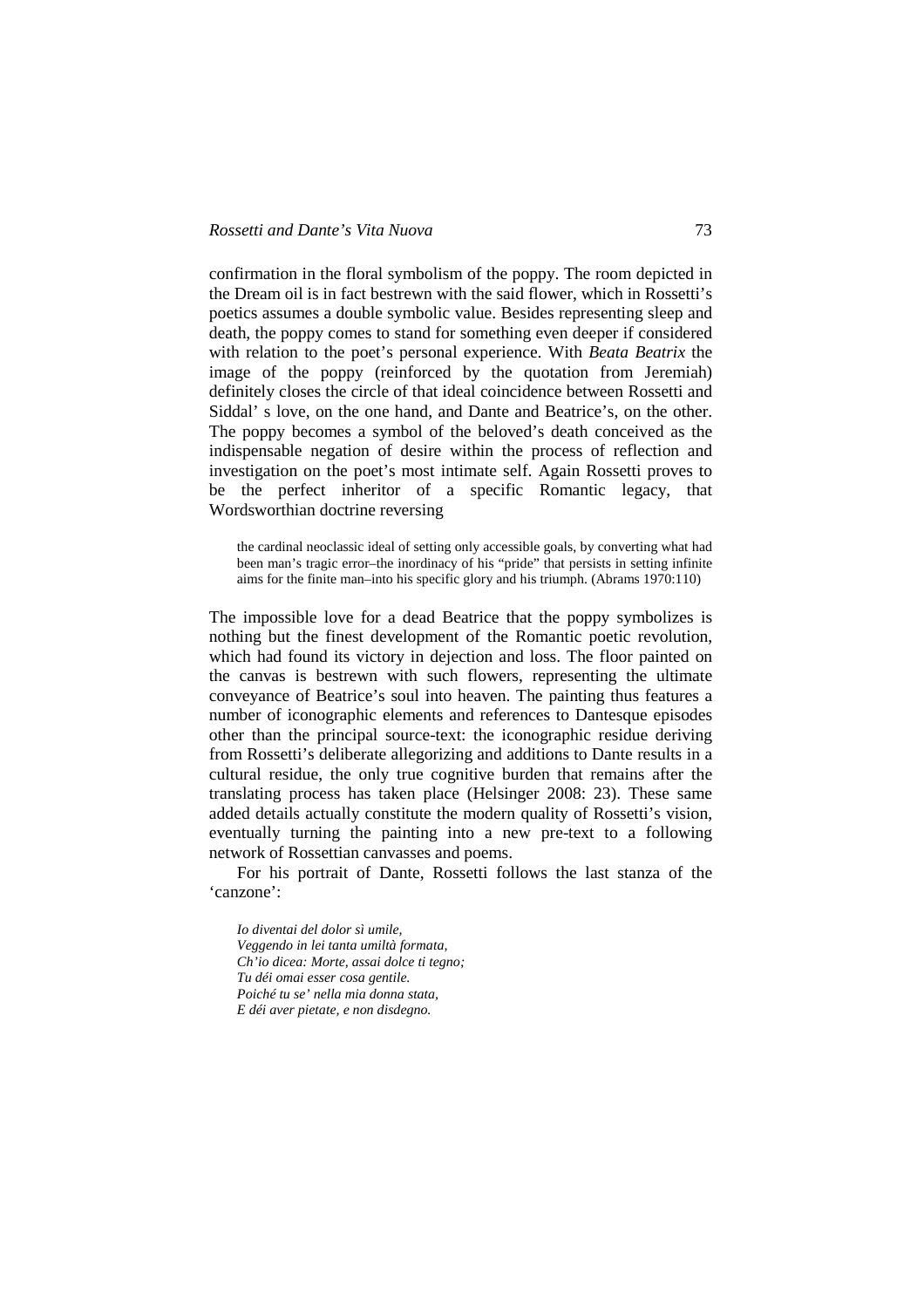$\overline{a}$ 

*Vedi che sì desideroso vegno D'esser de' tuoi, ch'io ti somiglio in fede.* (71-78)<sup>12</sup>

The character of Dante drawn by Rossetti faithfully follows the image reflected in these lines. Rossetti portrays an extremely shy and bashful Dante, with eyes cast down and faltering steps. This depiction suggests an almost symmetrical correspondence with Rossetti's portrayal of Dante in the episode of Beatrice's salutation in Purgatory<sup>13</sup>: Rossetti suggests that, whether in Florence, in Purgatory or facing her deathbed, meeting the 'Gentilissima' never fails to arouse humility. Another element of the original text that the painter faithfully renders is the main chromatic feature of this character: through an anticipation of the lines of the canzone ("Vedi che sì desideroso vegno / D'esser de' tuoi, ch'io ti somiglio in fede", lines 77-78) in the prose narrative of the same chapter, Dante has already declared that he is wearing the colors of Death ("or vieni a me che molto ti desidero: tu vedi ch'io porto già lo tuo colore"<sup>14</sup>). Following the Poet's self-portrait, Rossetti manages to define in the figure of Dante a focal point for his whole canvas, where the rich dyes of green, red and brown dispose themselves in a sort of vortex around the greyish-black of the Poet's tunic, emanation of a mourning that pervades the whole scene. Used to emphasize the lyric intensity of the passage (Helsinger 2008: 23), color results as a further declension of that pathetic fallacy Rossetti was so keen on.

The poet-painter explicitly refers to Love in his ekphrastic note to the painting, describing him as he walks "conscious but absorbed, as in sleep", and thus reminding his reader of how this peculiar attitude is not only due to the humility inspired in him by the whole scene, but also to the fact that he is actually immersed in a dream. That dreamlike mood evoked in the Dante passage by the obsessive repetition of terms such as

 $12$  "And I became so humble in my grief,/Seeing in her such deep humility,/That I said: 'Death, I hold thee passing good/Henceforth, and a most gentle sweet relief,/Since my dear love has chosen to dwell with thee:/Pity, not hate, is thine, well understood./Lo! I do so desire to see thy face/That I am like as one who nears the tomb" (Rossetti 1861: 272).

<sup>&</sup>lt;sup>13</sup> For such a comparison, see *The Salutation of Beatrice* (both versions, 1849-50 and 1859).

<sup>&</sup>lt;sup>14</sup> "Wherefore come now unto me who do greatly desire thee: seest thou not that I wear thy colour already?" (Rossetti 1861: 267).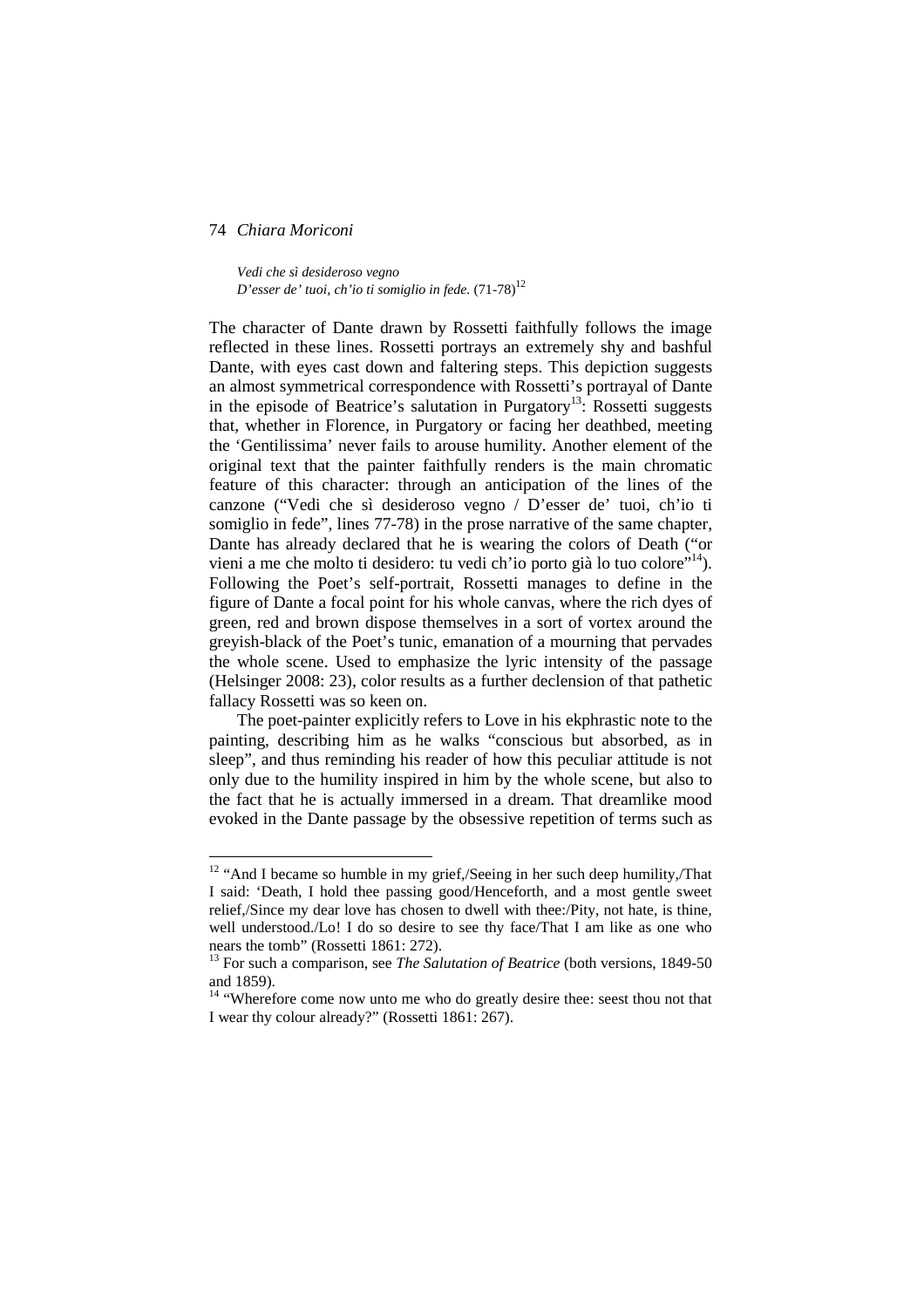'sembrare', 'parere', 'immaginare', 'fantasia', 'fallace', 'dubitoso', is conveyed in the painting by more than just one iconographic element: indeed it is not only suggested by the stiff symmetry that defines the whole composition, but by the attitude of the characters themselves. With their literally dreamy gesture, even the two women bearing Beatrice's shroud help create an unreal scene. Rossetti describes them in his ekphrastic note: "These two green-clad women look fixedly on the dreamer as if they might not speak, with saddened but not hopeless eyes". The symmetrical structure invariably sought by Rossetti for his painting is further reflected in the number of women, though their crucial function lies in their eyes. Their dreamy and almost forgetful gaze contrasts with the grave mood of the whole scene, thus adding to the degree of detachment and unreality conveyed by the composition. However, the adjective "hopeless" used by Rossetti in his note proves revealing at this point. The *Vita Nuova* is precisely concluded on a note of hope and with a new and celestial image of Beatrice, now far from the Stilnovisitc principles whence the Poet had first moved. The two parts that make up *The House of Life* end on the same note of hope, as it clearly appears in the two sonnets "Love's Last Gift" and "The One Hope". The way Rossetti depicts the two women bearing Beatrice's shroud then reveals much about his own interpretation of the 'Gentilissima''s death; for him, too, this episode becomes the interpretative key to his own artistic growth, leading him to a notion of death that is conceived no more as mere mourning and bereavement, but rather as a unique and privileged life-porch into a different 'reading' of his experience as a man and a poet, wherefore loss ultimately proves to be the only possible gain in consciousness and knowledge.

Rossetti's reading of Dante is surely motivated by a number of definite interests. First of all, a text such as the *Vita Nova* is preferred to the *Commedia* because of the relevant meanings it still bears for a 'new' and Victorian target-public. A great interpreter of the Romantic and selfconscious awakening to history, Rossetti welcomes a recovery of the 'primitive' Middle-Ages that embraces the latter's anti-mimetic tendencies, rejecting its realities in favor of an ideal revival of it (Frye 1968: 37). Rossetti recovers the medieval work of Dante in a way that completely differs from what artists such as Ruskin or Holman Hunt were performing during those same years. What they wanted to recover from the Italian 'Duecento' was actually the firm moral and religious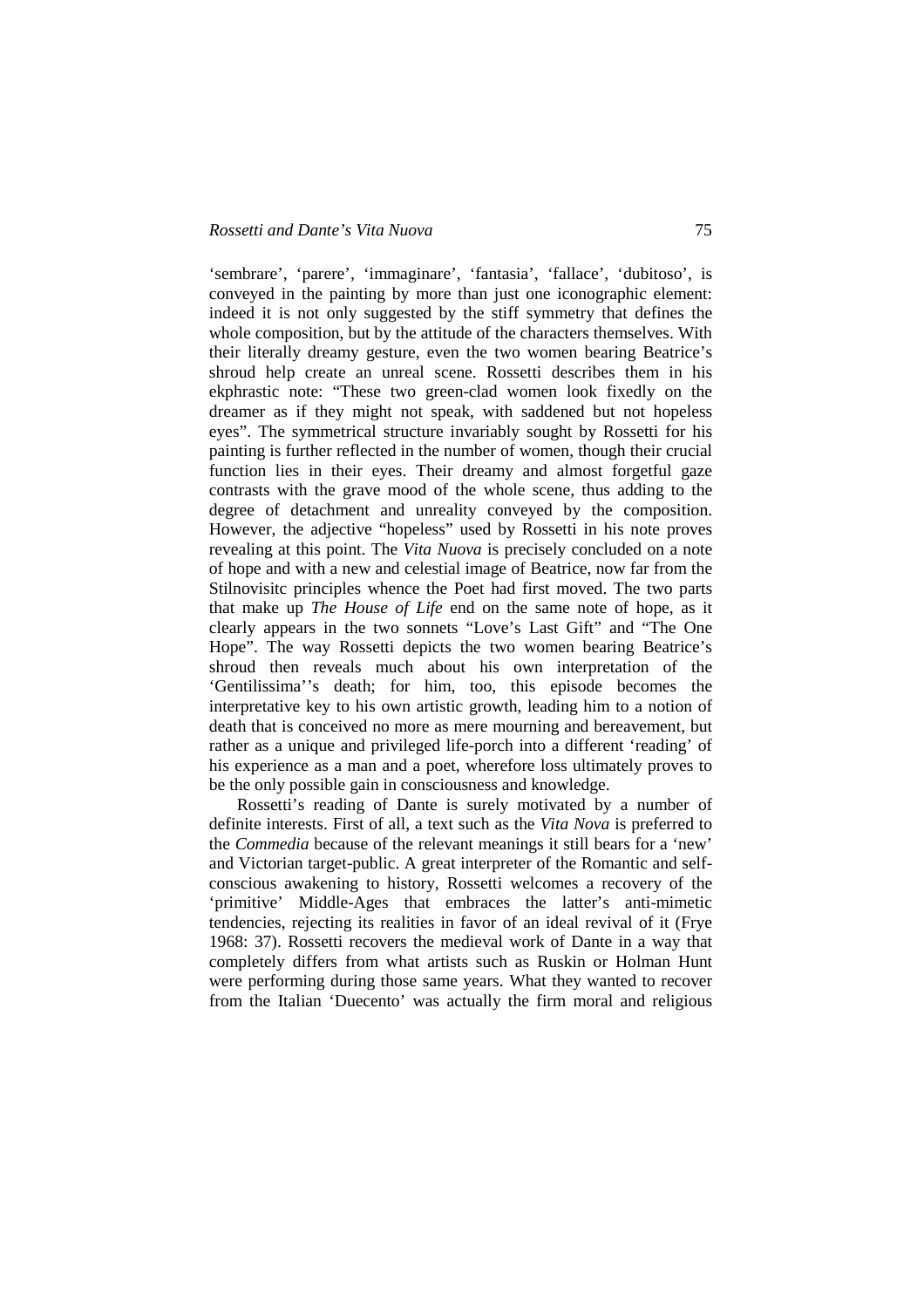$\overline{a}$ 

zeal on which all artistic expression was then grounded.<sup>15</sup> Through his translation of the Italian Poet's love story, Rossetti prepares instead the ground for a personal and almost dissenting investigation of his own experience that will keep maturing through the years and will eventually appear in full bloom in his sonnet sequence *The House of Life.* Both the interlinguistic and the intersemiotic translations prove definitely crucial to the development of Rossetti's poetics after his re-reading the Dantesque work. The main resources employed by Rossetti in the double rendering of the original text can be summarized as follows: first, Rossetti is determined to avoid a word-for-word (or image-for-image) translation of all his source texts, firmly believing in the utterly nonscientific character of poetry, on the first place, and of the translating process as well. He therefore applies the method he himself defines as "allegorizing on one's own hook", which implies an addition of iconographic details invented by the painter to those described by Dante, without "killing a distinct idea of the poet's" (Rossetti 1967, I: 239) and which works in accordance to a deliberate breach of the proper pathetic fallacy. Moreover the Rossettian illustrations of Dante usually tend to condense pictorial elements deriving from more than just one episode of the original text into a single scene. Such a tendency reveals the painter's unfailing endeavor to assimilate two entities that tradition had often considered to be at odds: painting with its focus on space, on the one hand, and the literary work with its focus on time, on the other. Originally, his canvases overtly display a 'narrative' character, with their typical mixture of visual and verbal signs. Through the years, though, a synthesis in the narrative component of Rossetti's paintings is clearly to be discerned: his previous love for narrative within his pictorial production is gradually replaced by an analytical approach to the overall

<sup>&</sup>lt;sup>15</sup> For further reading about the outdatedness of the original Pre-Raphaelite project, see Fabio Camilletti on *Saint Agnes of Intercession*: "è altrettanto chiaro […] come Rossetti stia giustificando, in *Sant'Agnese*, la propria inattualità: l'inattualità dei Pre-raffaelliti, la stessa inattualità di cui era stato accusato Ingres, l'inattualità del primitivismo *tout-court*. Ma—e questo è importante egli non la giustifica con le parole di un Ruskin o di un Holman Hunt: il primitivismo non è cercato, inseguito, perseguito a finalità di rinnovamento artistico, di rinnovamento morale: esso è inseguito in quanto è qualcosa di estremamente personale, e dunque—di conseguenza—necessariamente attuale" (Camilletti 2005: 111-112).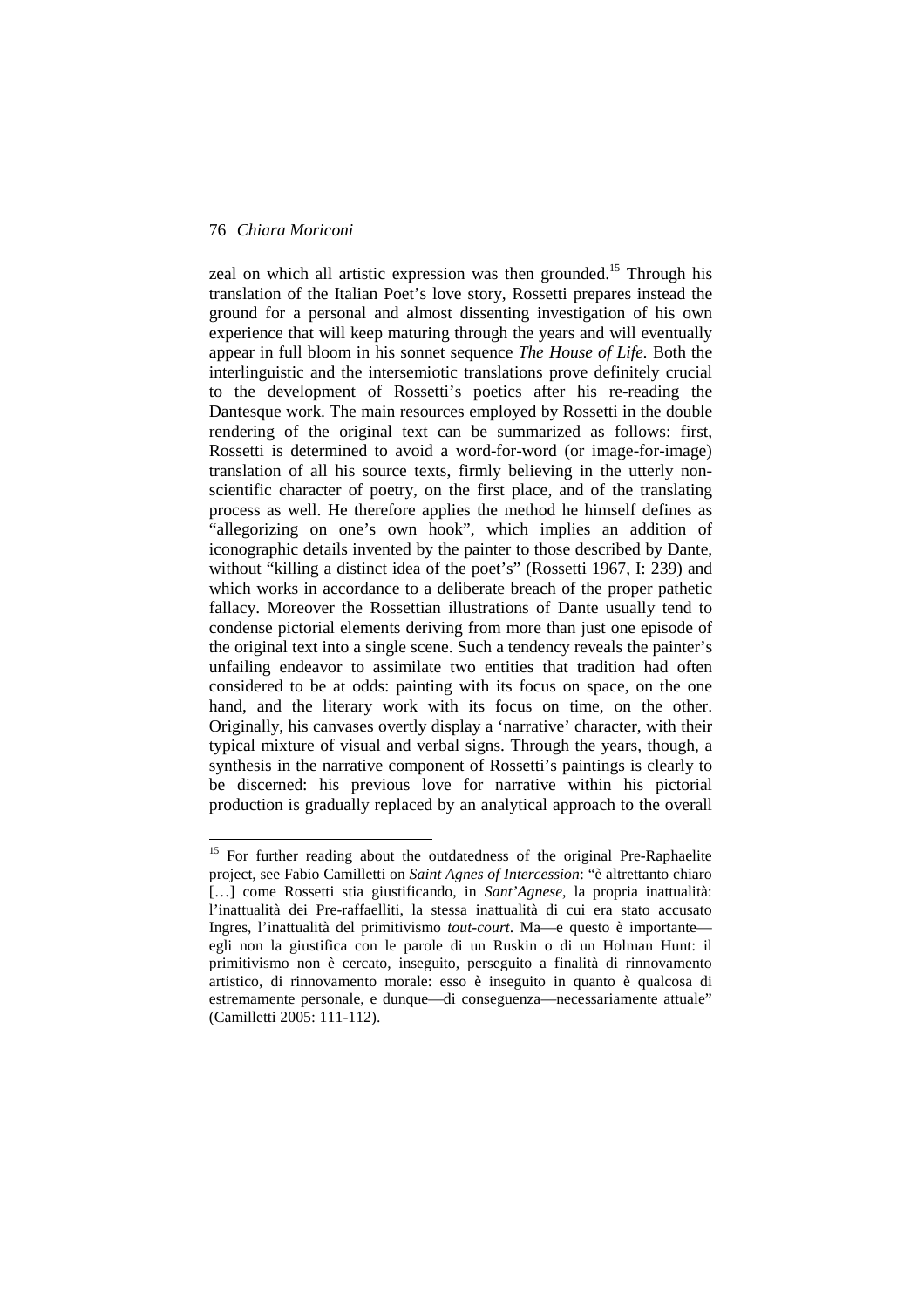structure of the paintings, which will eventually come to be much more developed in depth rather than in width. *Beata Beatrix* clearly epitomizes such a change, leading Rossetti to the most celebrated phase of his career as a painter. Though finished before *The Dream* oil, *Beata Beatrix* is certainly a later work in conception and represents the climax of the poet-painter's personal reading of Dante, with Rossetti's eventual dismissal of the narrative offered by the Italian Poet, and his imposition of a clearly modern, post-Romantic interpretation to the overall original prose. As argued by Fabio Camilletti, no Dantesque episode can be here referred to the Rossettian painting of Beatrice's ecstasy:

L'ipotesto di partenza non è più un'*auctoritas*: esso può essere smembrato, frammentato, completato. L'opera di Rossetti e quella di Dante si compenetrano. (Camilletti 2005: 121)

At this point of his career Rossetti is mature enough to proceed with a reading of Dante 'without' Dante; yet the Florentine is there, easily traceable in that iconographic repertoire that originates from Rossetti's translations of Dante's *Vita Nuova*, including details such as the dove and the poppy. The extensive range of symbols and iconographic elements drawn from the Florentine constantly re-emerges in Rossetti's later pictorial and poetic production. It would then be impossible to understand the progress of his artistic work without a careful account of his Dantesque phase, culminating with *Beata Beatrix*. A notion of intersemiotic translation becomes essential to understand and fully appreciate Dante Gabriel Rossetti's last artistic phase: canvas and sonnet are continually matched and compared though they never perfectly harmonize. Because of the many questions such a missing complementariness leaves unanswered, an unprecedented responsibility in the process of interpretation is then conferred on the reader-beholder. In the central role attributed to the interpreter lies the timeless allure of Rossetti's art.

## *References*

Abrams, Meyer Howard. 1970. "English Romanticism: The Spirit of the Age". *Romanticism and Consciousness*. Ed. Bloom, Harold. New York: Norton & Co. 91-119.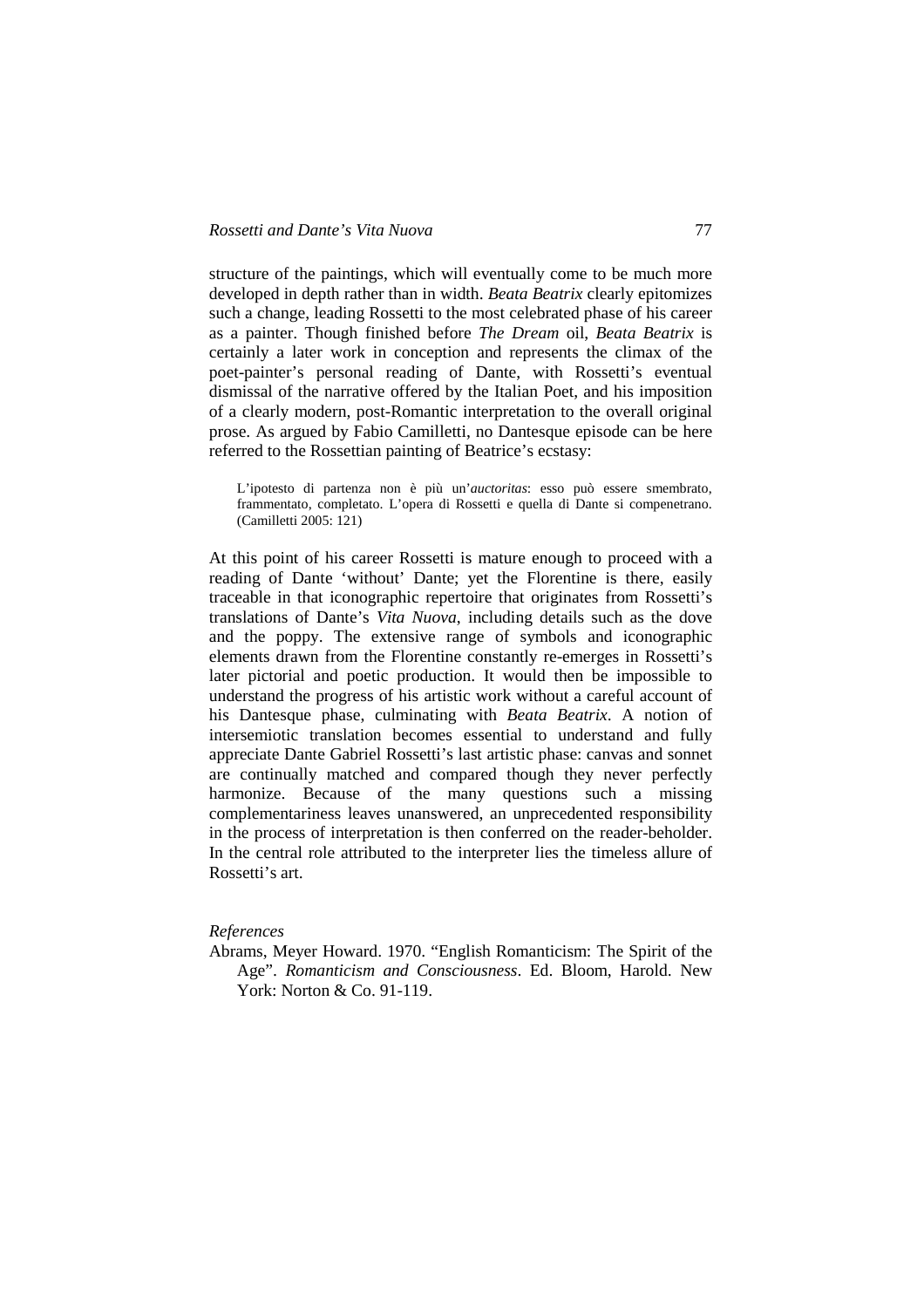———. 1973. *Natural Supernaturalism, Tradition and Revolution in Romantic Literature.* London: Norton & Co.

- Alighieri, Dante. 1906. *La Vita Nuova*. Ed. Fraticelli, Pietro. Firenze : G. Barbera Editore.
- Benedetti, Maria Teresa, Frezzotti, Stefania, Upstone, Robert. 2011. *Dante Gabriel Rossetti Edward Burne Jones e il mito dell'Italia nell'Inghilterra vittoriana*. Milano: Electa.
- Bloom, Harold. 1970. "The Internalization of Quest Romance." *Romanticism and Consciousness*. Ed. H. Bloom. New York: Norton & Co. 3-24.
- Breton, Rob. 2013. "John Ruskin's Juvenilia and the Origins of the Pathetic Fallacy." *The Journal of Pre-Raphaelite Studies*. New Series 22: 17-36.
- Camilletti, Fabio. 2005. *Beatrice nell'Inferno di Londra*. Lavis: La Finestra editrice.
	- ———. 2010a. "D.G. Rossetti tra 'religione della mente' e decostruzione dell'Io." *I Rossetti e l'Italia*. Eds. Oliva, Gianni, Menna, Mirko. Lanciano: Rocco Carabba. 333-358.
- ———. 2010b. "Veils. A Reading of Dante Gabriel Rossetti's St. Agnes of Intercession". *Ravenna*, III. http://oscholars-oscholars.com/ ravenna/ravenna-3/ravenna-3-1/ online.
- Cimini, Mario. 2010. "La prima ricezione critica della poesia di Dante Gabriel Rossetti e dei Preraffaelliti in Italia." *I Rossetti e l'Italia*. Eds. Oliva, Gianni, Menna, Mirko. Lanciano: Rocco Carabba. 235- 262.
- Chiummo, Carla. 2010. "Hand and Soul e un'idea di estetica per la fine secolo Italiana." *I Rossetti e l'Italia*. Eds. Oliva, Gianni, Menna, Mirko. Lanciano: Rocco Carabba. 295-314.
- Eco, Umberto. 1995. "Riflessioni teoriche-pratiche sulla traduzione." *Teorie contemporanee della traduzione*. Ed. Neergaard, Siri. Milano: Bompiani. 121-146.
- Frye, Northrop. 1968. *A Study of English Romanticism*. New York: Random House.
- Gitter, Elizabeth. 1974. "Rossetti's Translations of Early Italian Lyrics." *Victorian Poetry*. Vol. 12, No. 4: 351-362.
- Gizzi, Corrado. 1984. *Dante Gabriel Rossetti*. Milano: Mazzotta.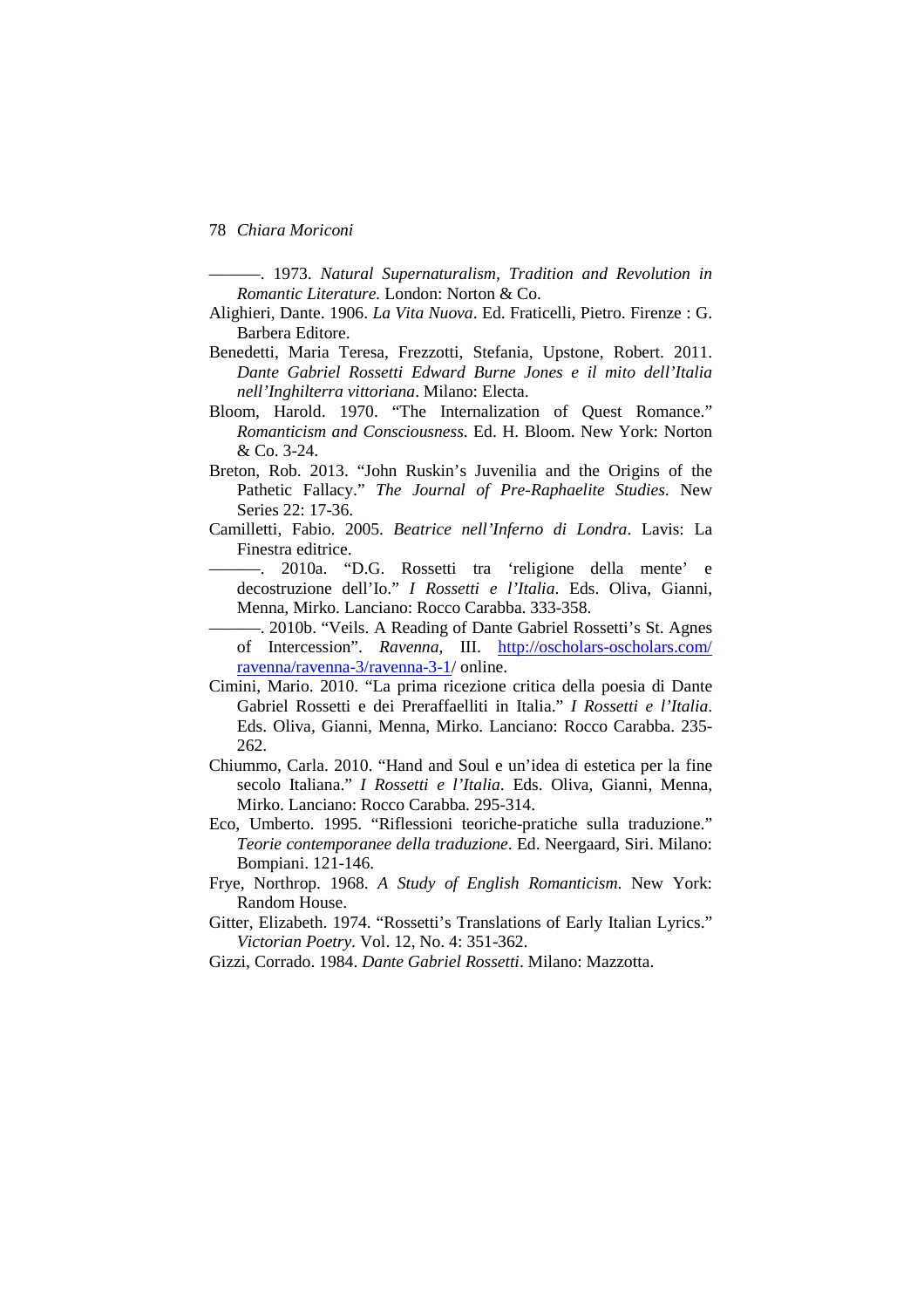- Greimas, Algirdas Julien. 2001. "Semiotica figurativa e semiotica plastica." *Semiotica in nuce* II. Eds. Fabbri, Paolo, Marrone, Gianfranco. Roma: Meltemi. 196-210.
- Helsinger, Elizabeth. 2008. *Poetry and the Pre-Raphaelite Arts: Dante Gabriel Rossetti and William Morris*. New Haven and London: Yale University Press.
- Keats, John. 1958. *The Letters of John Keats, vol. I*. Ed. Rollins, Hyder Edward. Cambridge MA: Harvard University Press.
- Marsh, Jan. 1999. *Dante Gabriel Rossetti, Painter and Poet*. London: Orion Books.
- Marucci, Franco. 2010. "Dante Gabriel Rossetti traduttore e tradotto." *I Rossetti e l'Italia*. Eds. Oliva, Gianni, Menna, Mirko. Lanciano: Rocco Carabba. 193-212.
- ———. 2003. *Storia della letteratura inglese, dal 1832 al 1870: Il saggismo e la poesia*. Firenze: Le Lettere.
- McGann, Jerome. 2003. "A Commentary on Some of Rossetti's Translations from Dante." *Haunted Texts, Studies in Pre-Raphaelitism*. Ed. Latham, David. Toronto, Buffalo, London: University of Toronto Press.
	- ———. 2000. *Dante Gabriel Rossetti and the Game That Must Be Lost*. New Haven: Yale UP.

———. *The Complete Writings and Pictures of Dante Gabriel Rossetti: a Hypermedia Research Archive*, http://www.rossettiarchive.org/,

- Pater, Walter Horatio. 1889. *Appreciations, With an Essay on Style*. London and New York: MacMillan.
- Rees, Joan. 2010. *The Poetry of Dante Gabriel Rossetti, Modes of Self Expression*. New York: Cambridge University Press.
- Rossetti, Dante Gabriel. 1901. *Collected Works of Dante Gabriel Rossetti*. Ed. Rossetti, William Michael. London: Ellis and Elvey.
	- ———. 1967. *Letters of Dante Gabriel Rossetti, vol. I- II*. Eds. Doughty, Oswald, Whal, John Robert. Oxford: Clarendon Press.
	- ———. 1861. *The Early Italian Poets From Ciullo D'Alcamo to Dante Alighieri (1100-1200-1300).* London: Smith, Elder, and Co.
- Sharp, William. 1882. *Dante Gabriel Rossetti: A Record and A Study*. London: Macmillan and Co.
- Silverman, Hugh. 1998. *Cultural Semiosis: Tracing the Signifier*. New York: Routledge.